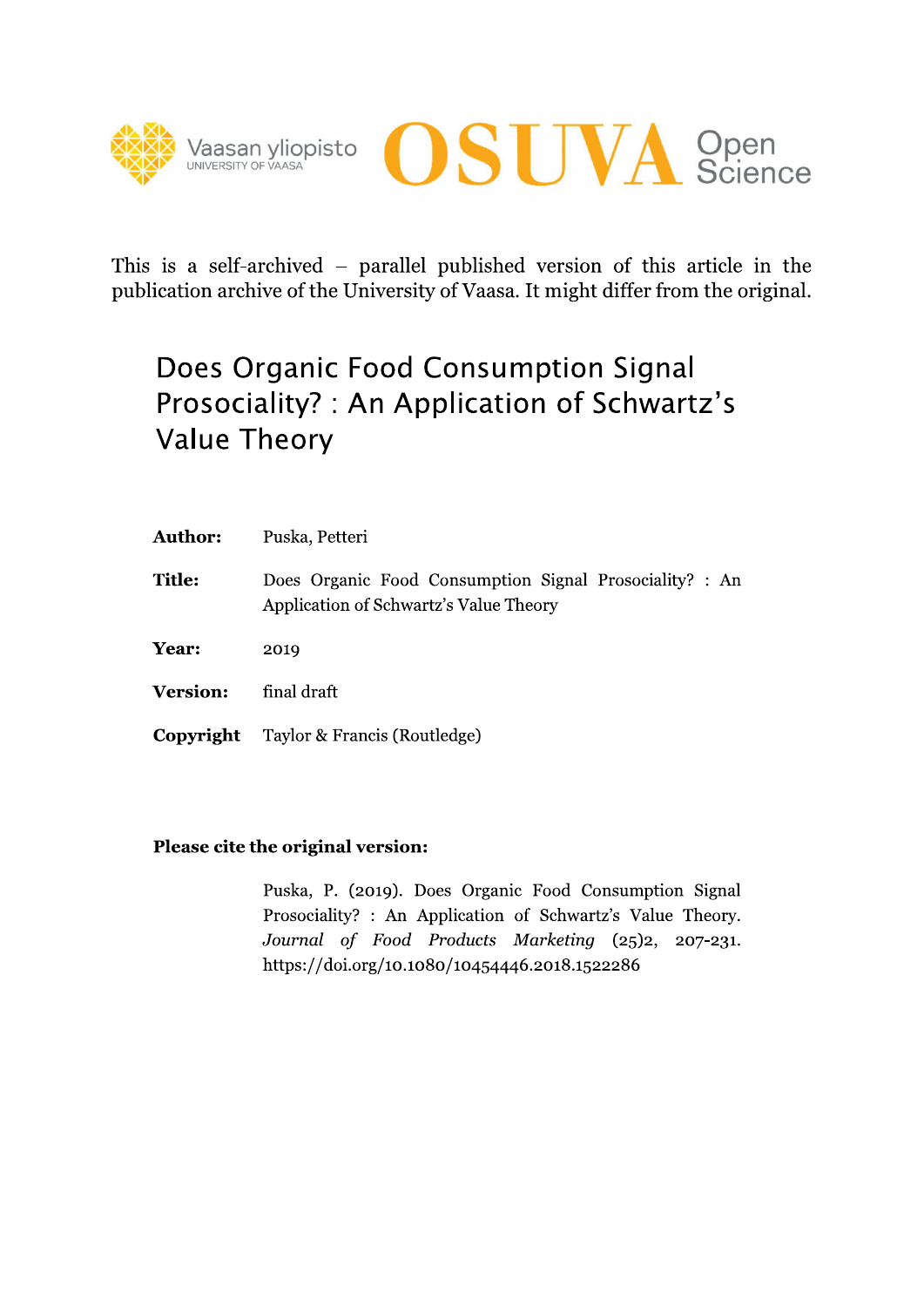# **Does organic food consumption signal prosociality?: An application of Schwartz's value theory**

## **Abstract**

Current research suggests that sustainable consumption choices (including favoring organic foods) can act as signals of prosociality. However, who actually perceives such acts as indicators of prosocial, altruistic tendencies is still unclear. Through an online survey (n=168) and by using personal value priorities (Schwartz's theory of values) as IVs, the present study sheds light on this issue. First, the results suggest that organic food consumption can confer the valuable signal of prosociality – and some other socially valued traits were also associated with this everyday behavior strategy. Then, the study shows that the interpretation of the signal is dependent on respondents' positioning in Schwartz's value circumplex. Intriguingly, in addition to those people who endorse self-transcendence values, people with conservative value priorities also view the presumed organic consumer as prosocial. These impressions are further mediated by more specific organic food attitudes, thereby forming a value-attitude-impression relationship. The implications are outlined.

**Keywords**: organic food, prosociality, status, consumer impression, Schwartz's value theory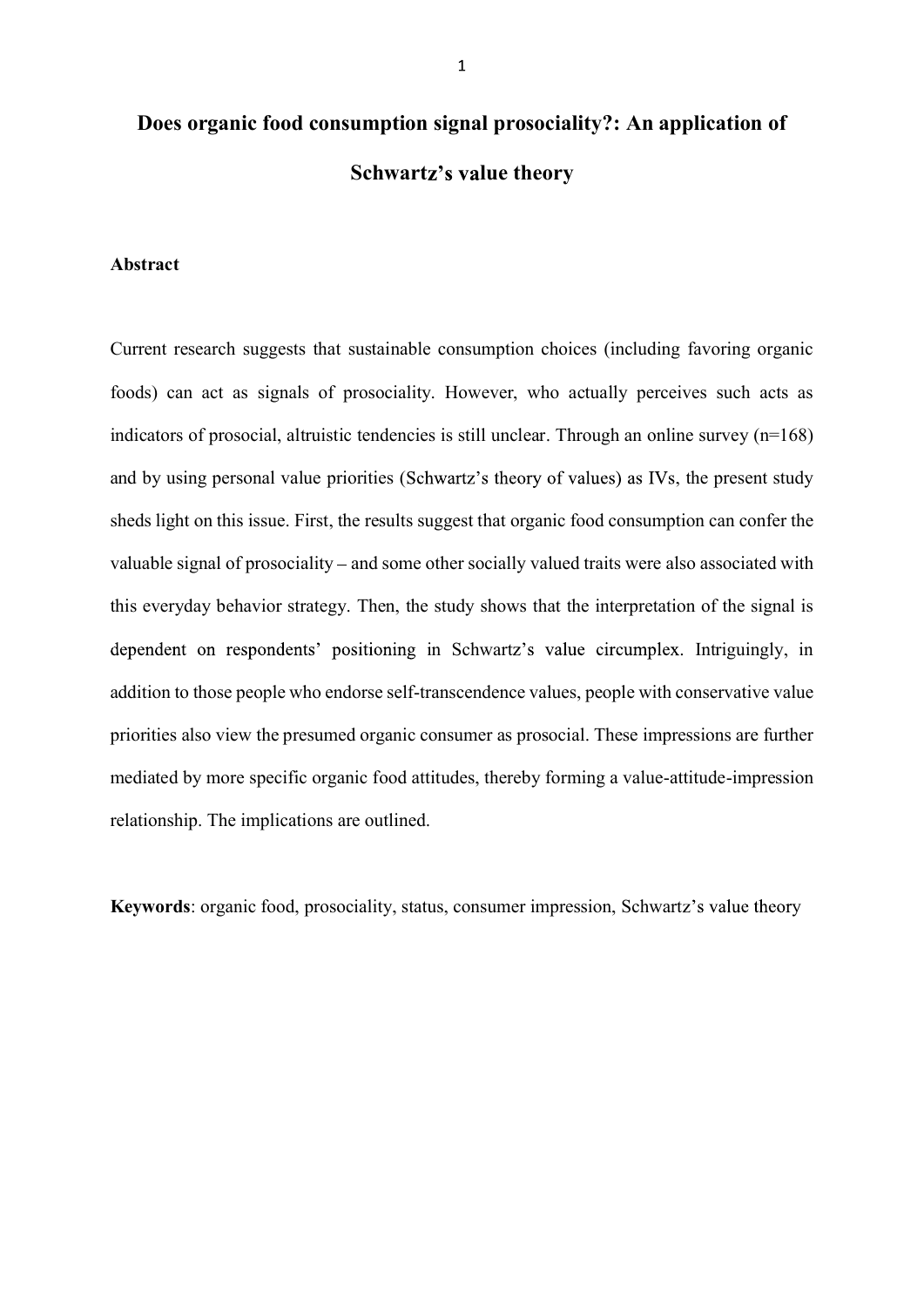#### **1. Introduction**

Consumers' attitude toward organically produced foods is usually positive (Marian et al., 2014, p. 52). This is the result of the favorable beliefs encompassing them  $-$  promoting the attainment of both prosocial and more ego-centric goals – such as environmental friendliness, animal welfare, superior taste, healthiness or food safety (Hemmerling, Hamm, & Spiller, 2015; Hughner et al., 2007; Schleenbecker & Hamm, 2013). However, mainly due to high prices, their consumption has remained relatively low, even throughout the Western world (less than 10% at best – Kaad-Hansen, 2017). As organic food represents a more sustainable production method (Scalco et al., 2017, p. 236), a critical question then concerns how to increase this share in spite of the substantial price premium. It is suggested here that a better understanding of the social signal value of favoring organic food (cf. Puska et al., 2018) can be helpful with regard to this issue.

Value orientations are useful for understanding and even explaining prosocial behavior (Schwartz, 2010). It has been suggested that a tendency to act in an environmentally friendly way is rooted in personal value priorities (Thøgersen, Zhou, & Huang, 2016). Several studies applying Schwartz's (1992, 1994, 2012) theory of values have concluded that those people who endorse so-called self-transcendence values (universalism in particular) are most willing to make organic food choices (e.g., Thøgersen, 2011; Zepeda & Deal, 2009), whereas those who cherish self-enhancement values are most unlikely to favor any sustainable options (see Karp, 1996; Steg, 2015). Due to their abstract nature, however, values do not necessarily affect behaviors directly but indirectly through mediating concepts, such as more specific beliefs and attitudes (see Dreezens et al., 2005). A value-attitude-behavior relationship has been identified in several sustainability contexts (Thøgersen et al., 2016, p. 215).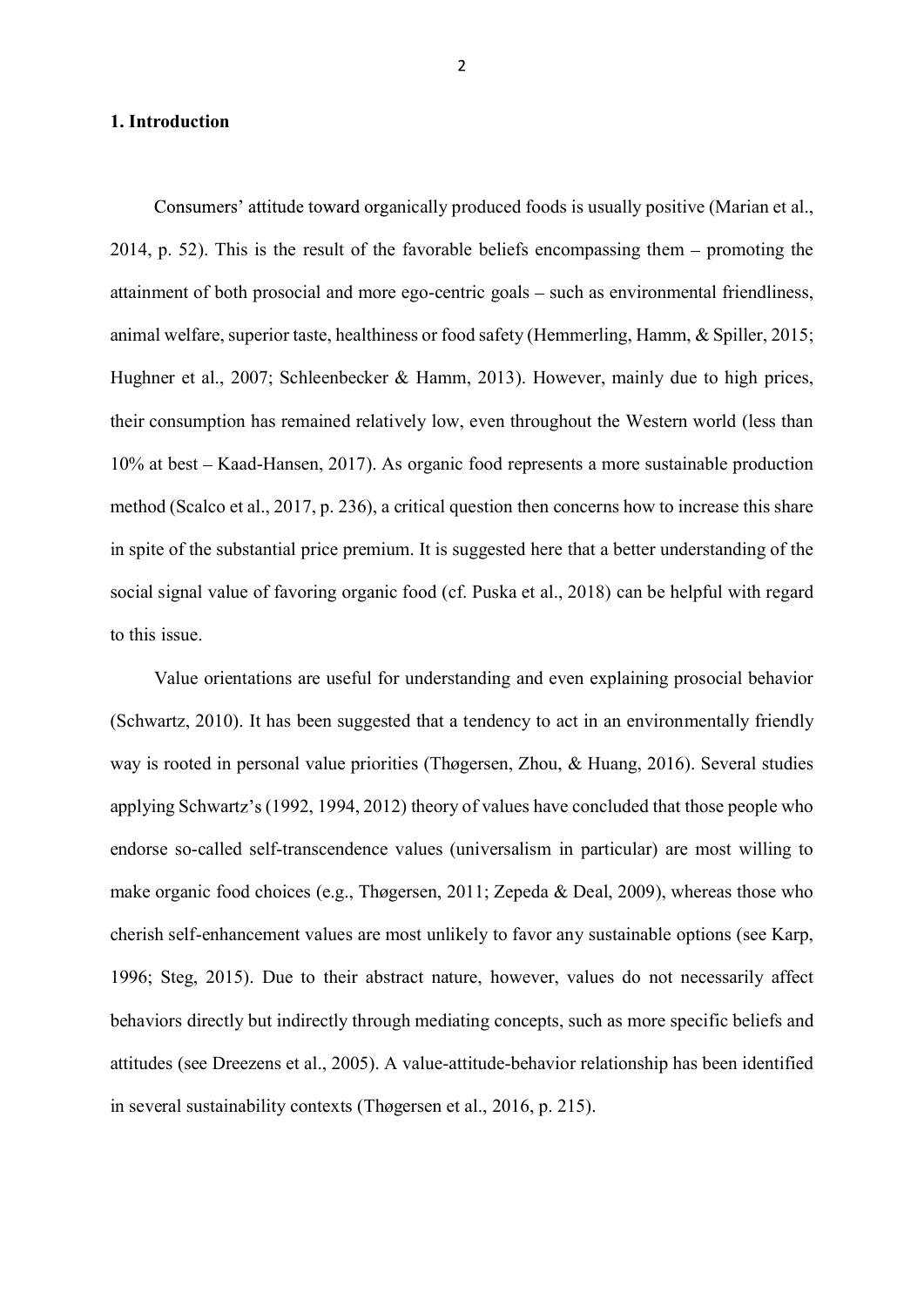One central feature of values is that they also guide our evaluations of fellow people (Schwartz, 1992, 2006). It is well known that people make inferences about others based on their consumption choices; such inferences are often related to the person's social status (e.g., level of prestige or wealth) or to his/her social identity, preferences and worldview (Belk, Bahn, & Mayer, 1982; Han, Nunes, & Dreze, 2010; Holt, 1998; Nelissen & Meijers, 2011). An intriguing recent finding is that organic food consumption can elucidate impressions relating to prosocial status. The experimental study of Puska et al. (2016) revealed not only that a person who seemed to be "pro-organic" (vs. a nearly identical control person) was viewed as more altruistic and respected hallmarks of prosociality appreciated by all cultures, cf. Soler, 2012 but also that the person was more favorably treated (reception of larger charity donations).

Although many other studies have also dealt with the relationship between prosociality and organic food consumption (see e.g., Eskine, 2013; Mazar & Zhong, 2010; Van Doorn, & Verhoef, 2011), the fact who actually makes these inferences related to socially valued traits about organic consumers is still unclear. That is, is the person who favors organic in food choices valued by all consumers or just by some? By using Schwartz's classic main value classes as IVs, the current paper aims to shed light on this issue.

Filling in this gap is important, as the results of Puska et al. (2016) indicate that favoring organic food (a relatively inexpensive, everyday act) might be a useful behavior strategy: people with a prosocial reputation are generally perceived as more desirable leaders, allies, friends and even romantic partners (Griskevicius, Tybur, & Van den Bergh, 2010, p. 393; Kafashan et al., 2014). At first glance, one might think that those who are the most pro-organic (i.e., people with self-transcendence and a universalistic worldview) are also those who perceive the organic consumer – a member of their in-group, cf. Reynolds, Turner,  $\&$  Haslam, 2000 – most favorably. However, due to this valuable social signaling function, the case may be more complicated; in addition to "true believers", "opportunist" or "rival" assessments are also

3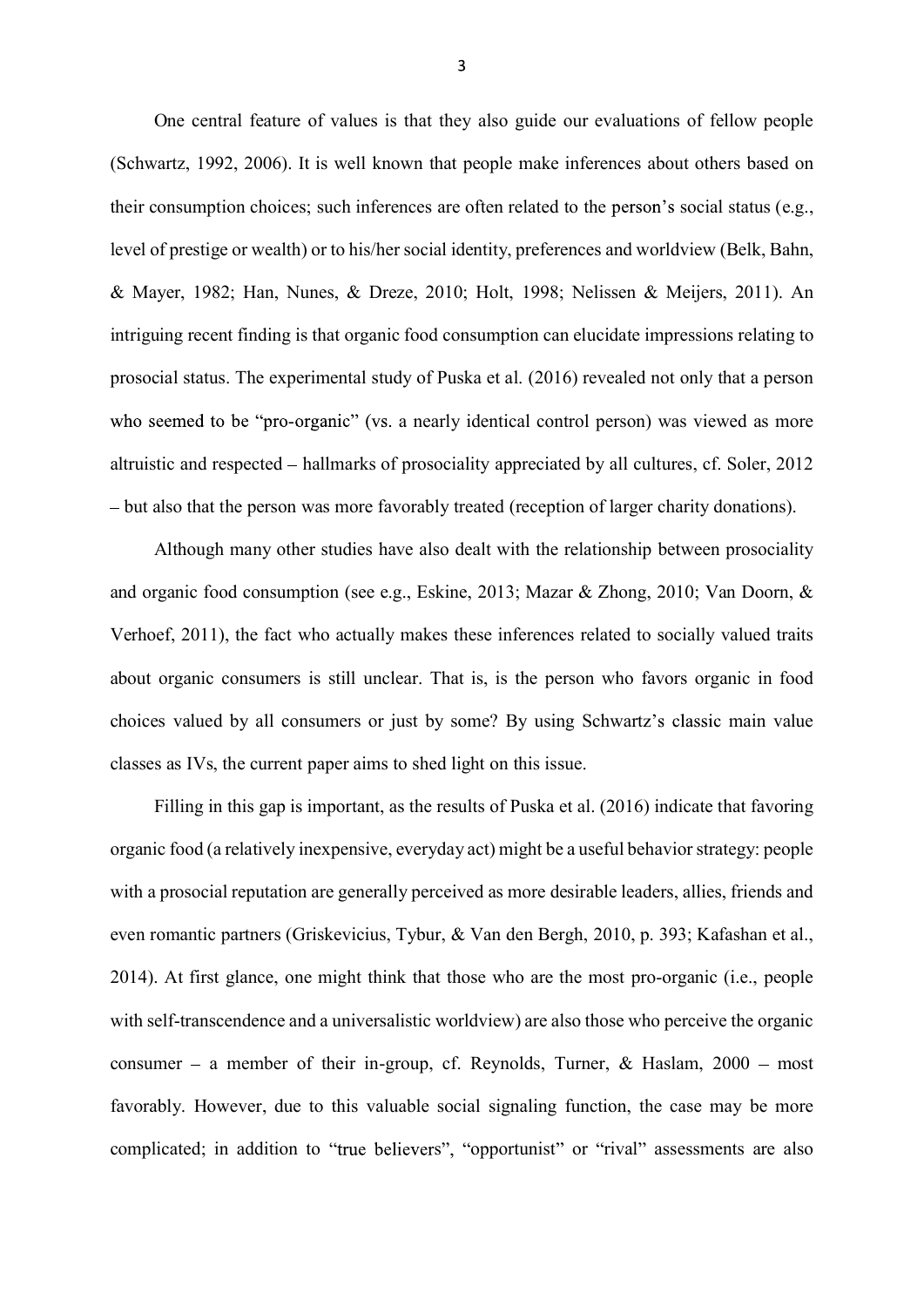possible (cf. Puska et al., 2016). Furthermore, organic food also emits a symbolism congruent with Schwartz's other main value classes (see Aertsens et al., 2009), which, in turn, may have an elevating impact on observers' organic consumer judgments (cf. Allen, Gupta, & Monnier, 2008).

To conclude, through an online survey  $(n=168)$ , the current work investigates who truly values the organic consumer. By doing so, it contributes to the understanding of organic food consumption and consumer research in the following ways. First, the results suggest that organic food consumption can be perceived as a signal of prosocial, altruistic tendencies. The main finding of the research is that the prosociality impression is dependent on respondents' positioning in Schwartz's value circumplex, which, in turn, is mediated by more specific organic food attitudes, thereby forming a value-attitude-impression relationship. The synthesis of the ideas from Schwartz's value theory  $(1992, 1994, 2006, 2010, 2012)$ , the value-attitudebehavior-hierarchies, (in)congruity accounts and research on prosocial status signaling in this highly mundane consumption context (Thøgersen, Jorgensen, & Sandager, 2012) represents the other novelty value of the study.

## **2. Conceptual underpinnings**

### 2.1 Schwartz's value theory and prosociality

The current study draws on Schwartz's thoroughly validated theory of values (1992, 1994, 2012), which is grounded on three universal requirements of human existence: 1) the biological needs of individuals, 2) coordinated social interaction between individuals, and 3) survival and welfare needs of groups. Accordingly, human values represent individual responses to the abovementioned three desires in the form of conscious goals. The theory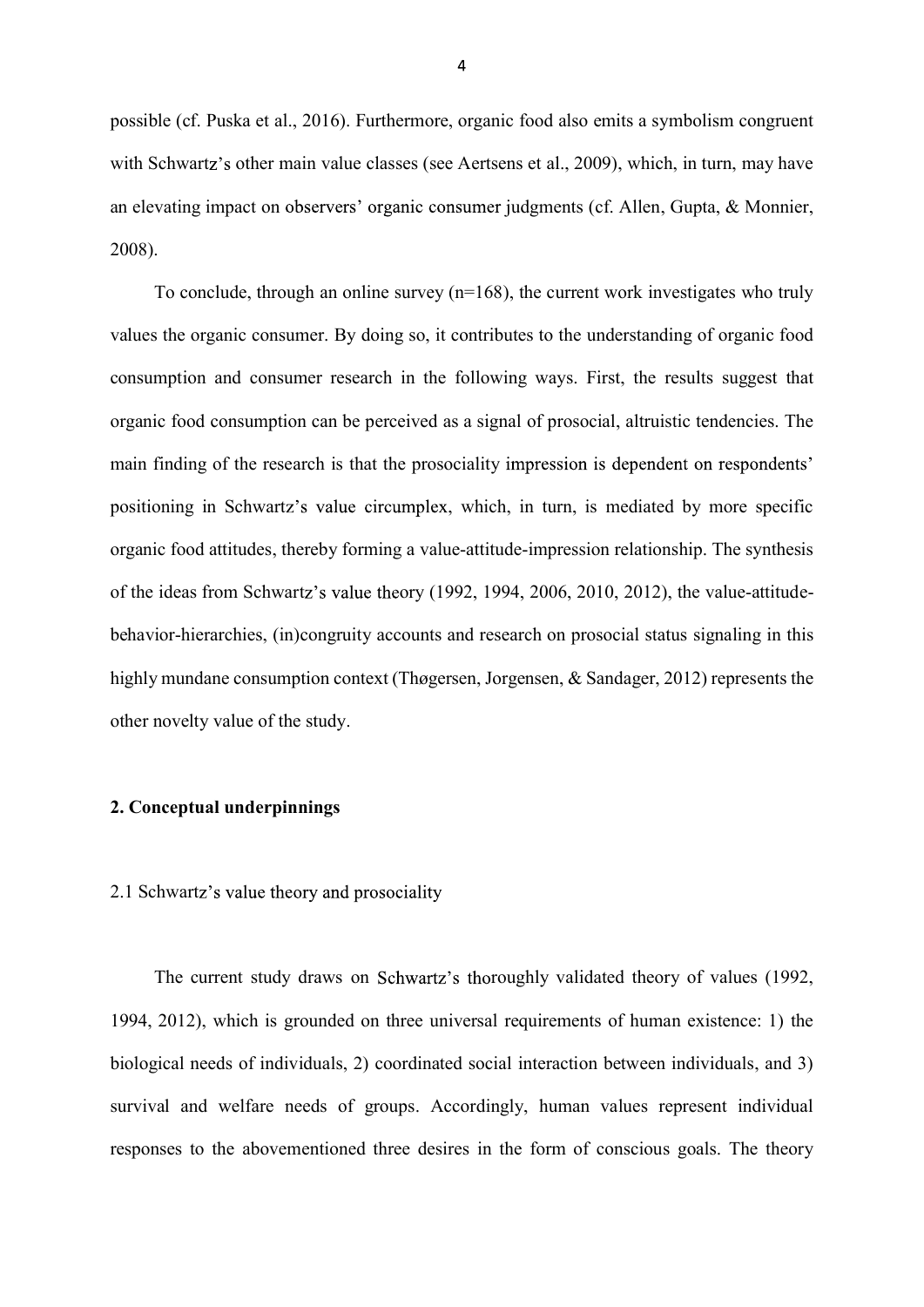suggests that values and their structure represent the universal organization of human motivations. However, individuals and groups differ substantially in the relative importance they attribute to values. In other words, individuals and groups have different

The theory identifies ten motivationally distinct types of values and specifies the dynamic relations among them. Some values conflict with one another (e.g., benevolence and power), whereas others are compatible (e.g., conformity and security). The "structure" of values refers to these relations of conflict and congruence among values. Two orthogonal dimensions summarize the integrated structure (Schwartz, 2012): the vertical dimension of 'self enhancement-self-transcendence' contrasts the values of power and achievement (which emphasize the pursuit of self-interest) with the values of universalism and benevolence (which involve concern for the welfare and interests of others). The horizontal dimension of 'openness to change–conservation', in turn, contrasts the values of self-direction and stimulation (which emphasize independent thought and readiness for new experiences) with the values of security, conformity, and tradition (which involve self-restriction, order, and resistance to change). Hedonism conceptually shares elements of both 'openness-to-change' and 'self-enhancement'. The ten values and their relationships are presented in Figure 1.

## Insert Figure 1 about here

Schwartz (2010) has further suggested that some value orientations are more prone to prosocial behavior, and according to his theory (Schwartz, 1992, 2006), they also influence evaluations of someone's prosociality. It is important to stress that in social sciences, the dominant assumption seems to be that the main motivational factor for prosocial behavior is altruism (see Carlo et al.,  $2016$ ) – the current paper assumes the same. Fundamentally altruism refers to acts aiming to help others without any interest in gaining benefits. In its purest form it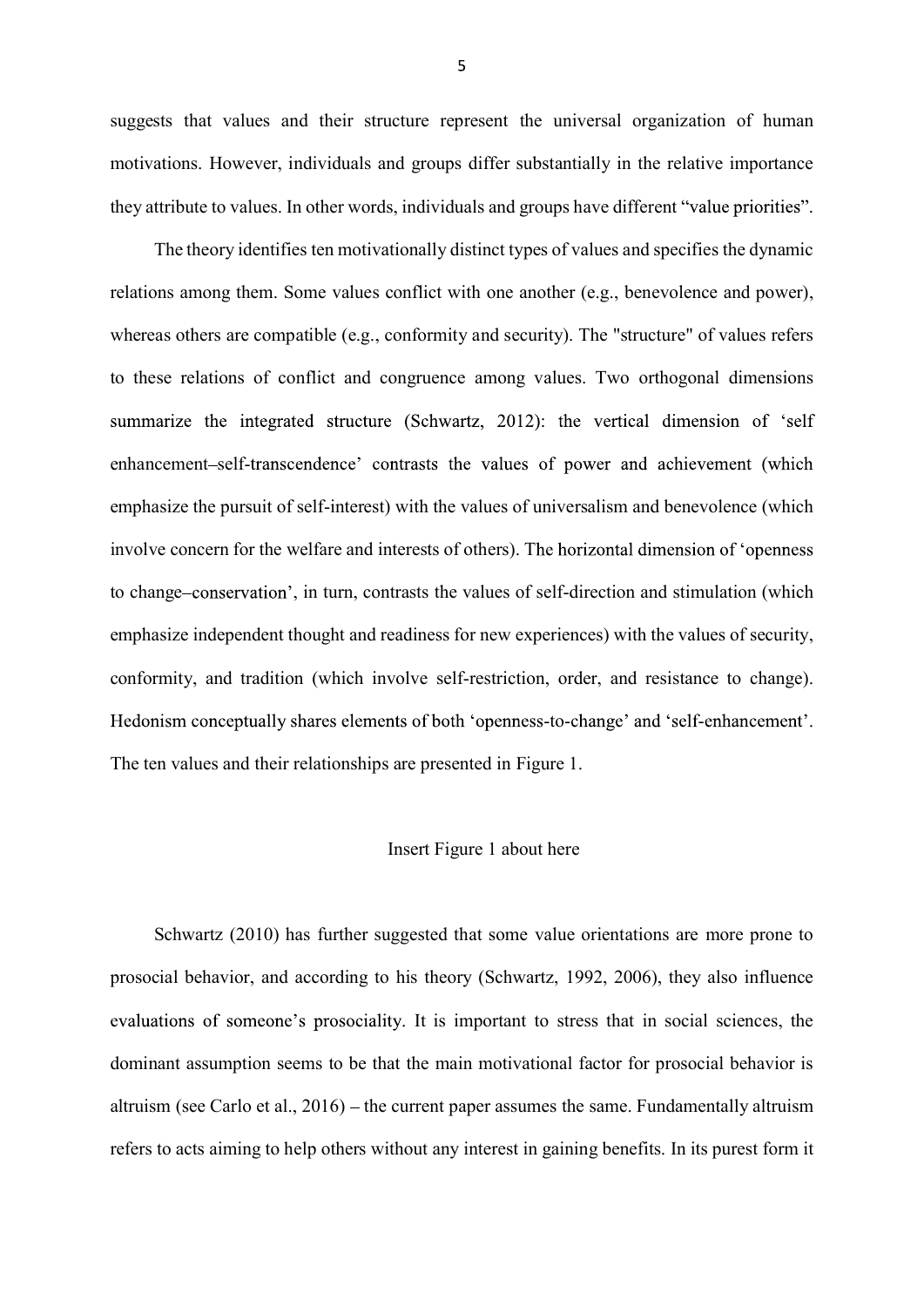is "selflessness"  $-$  a highly valued trait in all societies. However, because altruistic acts (especially when conducted repeatedly) are costly  $-$  they simply deplete the givers resources that are needed for other everyday actions, cf. Barrett, Dunbar, and Lycett,  $2002 -$  there is an ongoing debate by different disciplines, whether humans are actually capable of true altruism (see Clavien & Klein, 2010).

Evolutionary-driven perspectives tend to suggest that there is no such thing as pure altruism towards non-kin members who cannot reciprocate (e.g., Van Vugt & Van Lange, 2006). Similarly, irrespective of evolutionary accounts, a rational economic perspective (Dawes & Thaler, 1988) considers the existence of altruism to be puzzling (i.e., a theoretical anomaly). That is, although the general discussion of prosociality often views altruism as a behavior performed for the utility of others, in many cases, it has also self-interest origins. However, people's judgments of other someone is perceived as prosocial or not  $-$  are caused by a feeling or sense, and observers cannot actually certain whether a person acts from selfinterest or not.

Schwartz (2010) argues that the most frequently relevant values in the case of prosociality are universalism, benevolence, conformity, security, and power, although each of the ten values might be relevant to prosocial behavior under some conditions. Whereas the first three values tend to emphasize prosociality, the latter two might work against it. Benevolence values concern the welfare of the in-group, and universalism values the welfare of all. Thus, universalists are considered the most prosocial in their orientation. Self-transcendence values provide an internalized motivational base to voluntarily promote the welfare of others, whereas conformity values promote prosocial behavior in order to avoid negative outcomes for the self. Thus, in the latter case, prosociality is a type of a trade-off.

Contrary to these positive links between values and prosociality, security and power values typically oppose prosocial behavior. They are motivated by the maintenance of a stable,

6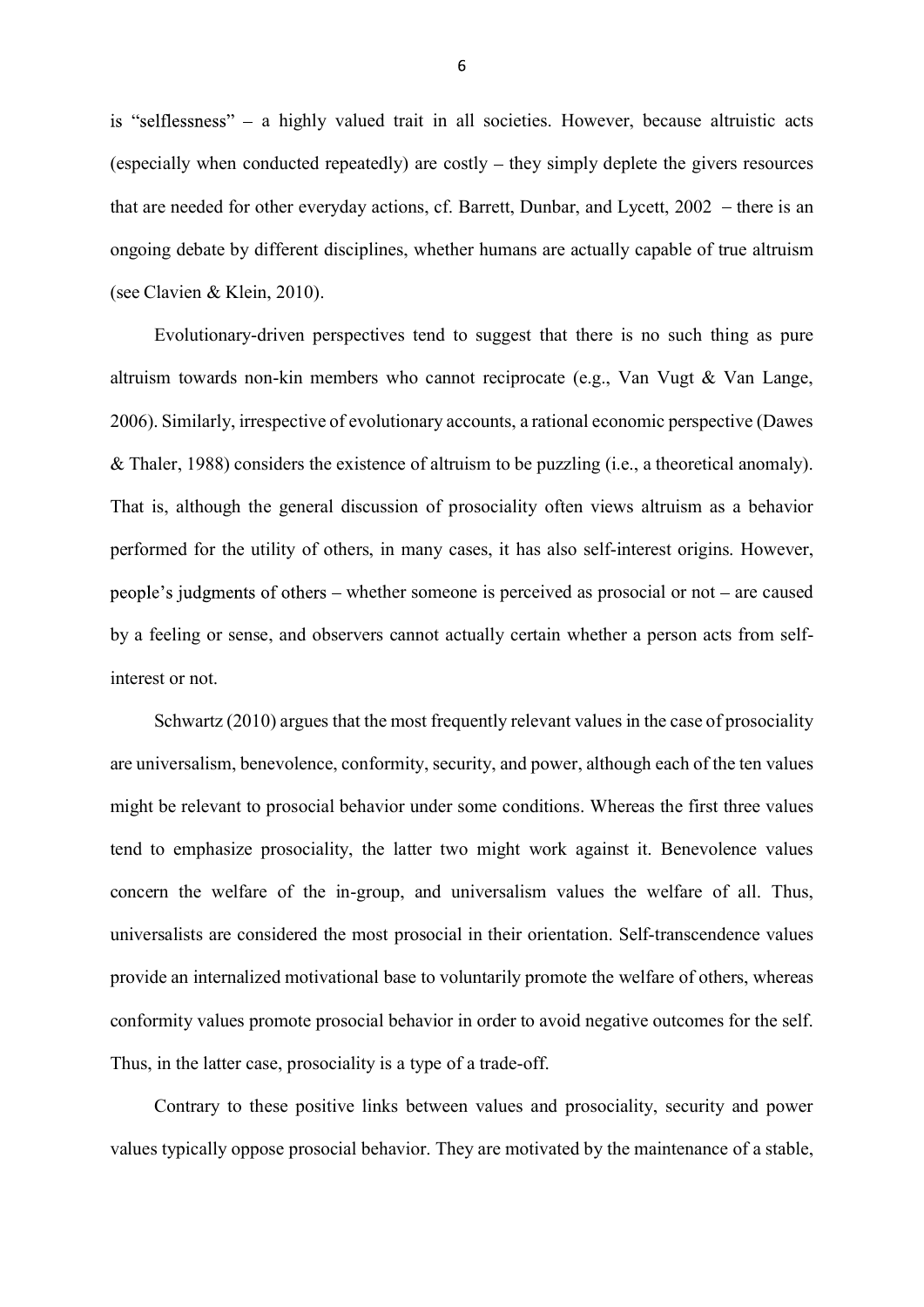protective environment. For example, security values focus on self-interest goals instead of macro-level goals. These values deter actions on others' behalf that might entail risk to the status quo. However, self-enchantment values (power and achievement) emphasize self-interest and competitive advantage. If one pursues social approval, it may elicit prosocial behavior in situations where it will bring public acclaim (Schwartz, 2010).

Thus, what the theory suggests is that there are multiple mechanisms that can trigger prosocial behavior  $-$  and some values are more connected to these acts than others  $-$  but how they eventually affect our evaluations of others prosociality, might be more complex and more context specific than is currently known. The social signal value of favoring prosocial products may also play a role in how an organic consumer is viewed (e.g., truly altruistic vs. seemingly altruistic).

Finally, the abstract nature of values must also be taken into account (Thøgersen  $\&$ Ölander, 2006). That is, although values are useful for understanding prosocial behaviors, they do not necessarily guide actions directly – evaluations of organic consumers in this case – but indirectly through mediating concepts such as more specific attitudes (cf. Dreezens et al., 2005). Value-attitude-behavior relationships  $-$  flowing explicitly in this order and not the other way around  $-$  have been identified in many sustainable consumption contexts (e.g., Best & Mayerl, 2013). In the organic food realm, it is understood that the higher likelihood of consumers with a universalistic value base favoring these products is often mediated by a more specific attitude intention (Thøgersen et al., 2016). In a similar vein, it is expected here that the values do not affect the evaluations directly but indirectly through an organic food attitude that is the result of the interplay between a person's value priorities and beliefs regarding organic food that are prioritized over other values and beliefs (cf. Krystallis et al., 2012).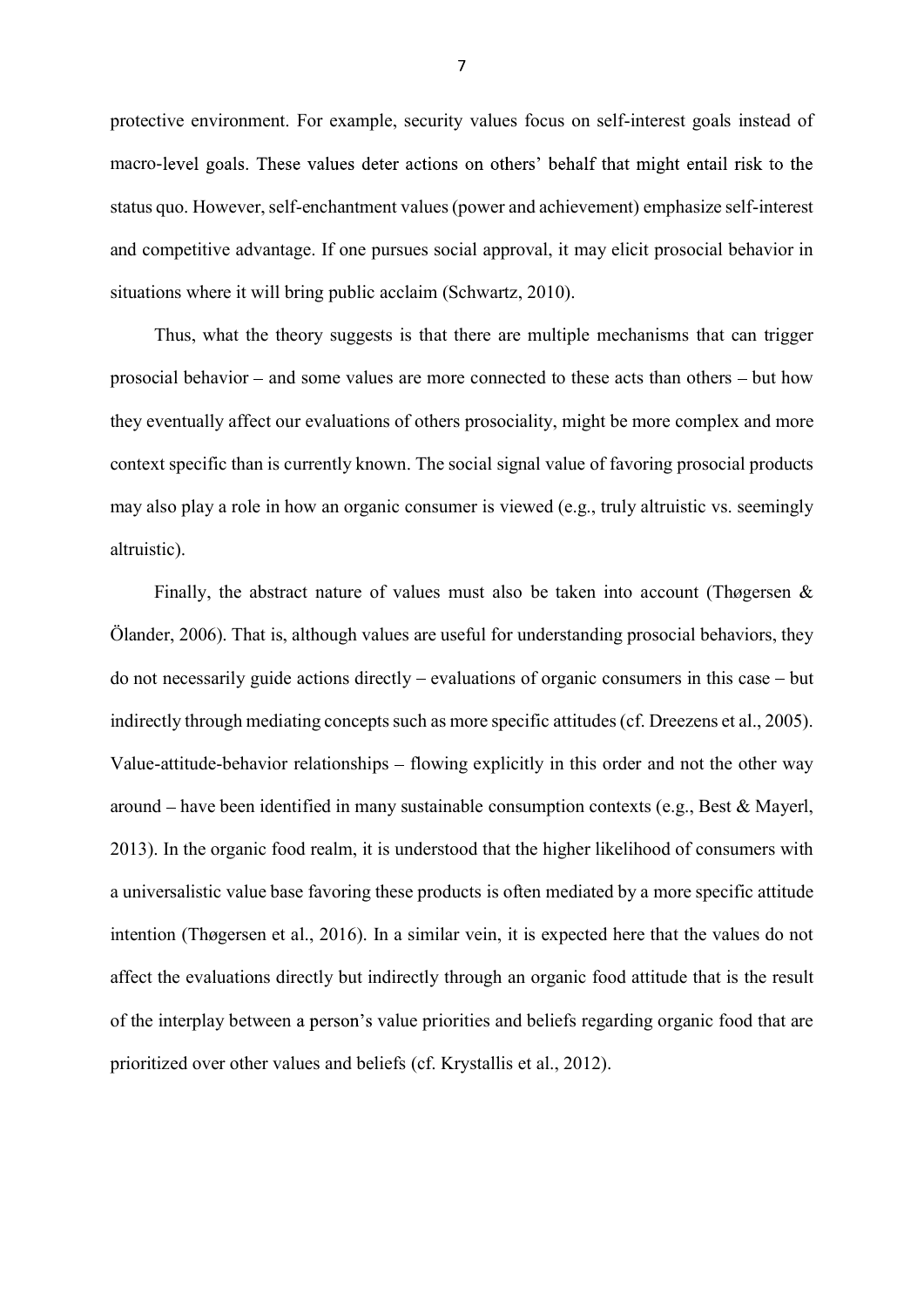2.2 Organic food consumption – signals of prosociality or signaling prosociality?

Organic food consumption is often associated with a value-driven lifestyle. It is assumed that organic food consumption results from an ideology that is connected to a particular value system that affects personality measures, attitudes and consumption behavior (Schifferstein & Ophuis, 1998, p. 119). Organic food consumers' value priorities are then perceived to be highly similar to those of proenvironmental behavior in general (e.g., Honkanen, Verplanken, & Olsen 2006; Thøgersen & Ölander, 2006). Universalism has been found to be the dominant value guiding consumers' purchase of organic food (Thøgersen et al., 2016). In fact, when universalism is controlled, no other value is both positively and significantly related to organic food purchases (Dreezens et al., 2005; Thøgersen, 2011). Research has produced similar results in Western Europe, North America and emerging economies and in relation to fair trade foods (Thøgersen et al., 2016, p. 216). However, in light of the current knowledge, organic food consumption does not always indicate self-transcendence but may attract consumers who wish to be viewed as prosocial (Puska et al., 2018). In turn, some level of awareness of this signaling function might affect how the organic consumer is viewed.

Extensive evidence has recently been developed on the social signal value of favoring sustainable products (e.g., Costa, Zepeda, & Sirieix, 2014; Delgago, Harriger, & Khanna, 2015; Elliot, 2013; Rana & Paul, 2017; Van der Wal, Van Horen, & Grinstein, 2016). The top purchase reasons for relatively expensive hybrid cars, for example, have been shown to be in many cases reputational instead of environmental concerns (Maynard, 2007). In the study of Griskevicius et al. (2010), activating status motives caused consumers to favor, paradoxically, less luxurious green products over more luxurious nongreen products in a wide range of categories. It is noteworthy that the "going green to be seen" effect manifested when the green products were more expensive (but not when less) than the nongreen products. In the organic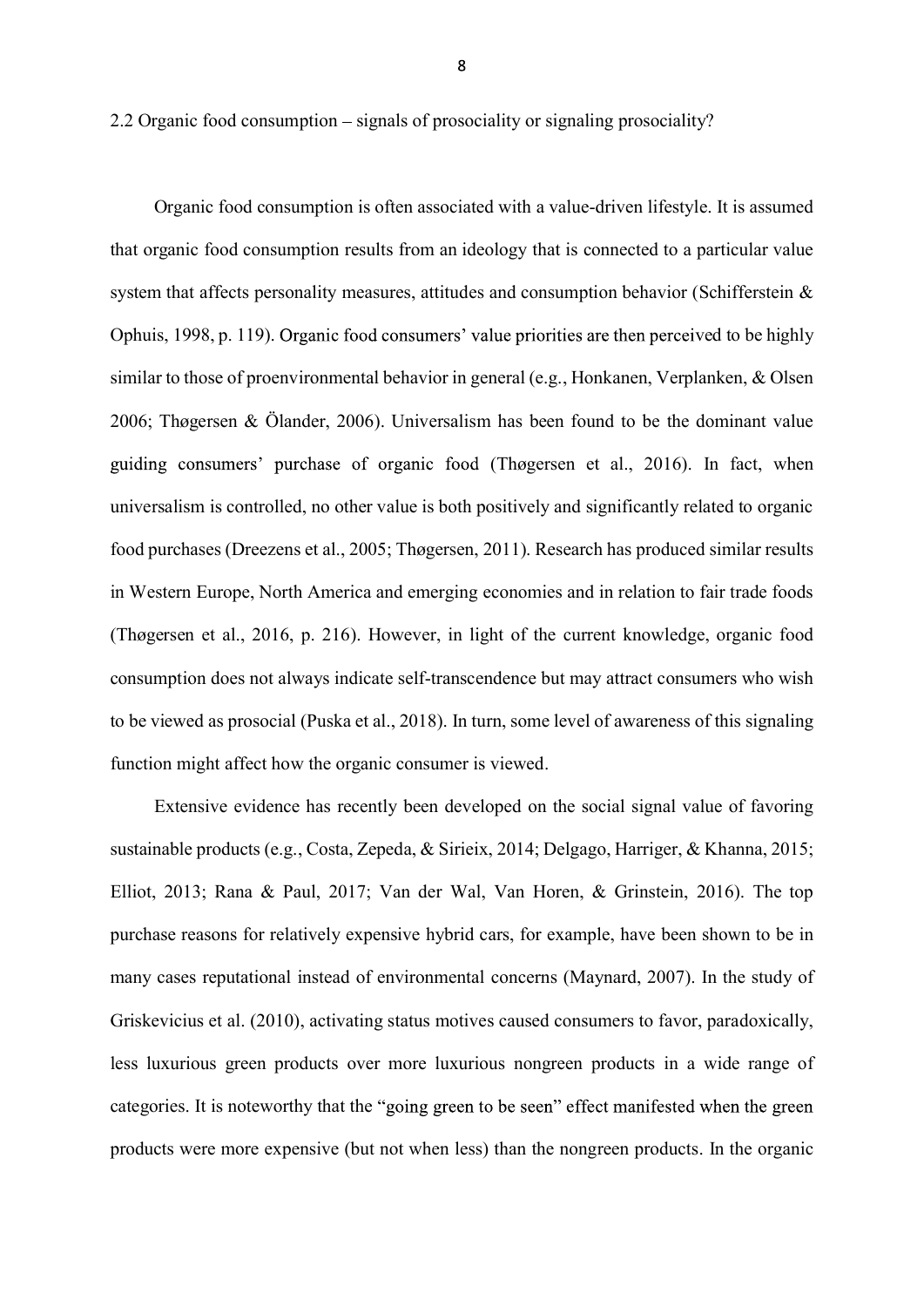food context, a case in point is provided by the study of Puska et al. (2016). It revealed that a male who signaled his status through favoring organic foods – compared to a male who did not - was not only perceived as more respected and altruistic (hallmarks of prosociality) but was also more favorably treated by other males witnessing the signaling (reception of larger charity donations).

Conceptually, in the consumption realm, signaling prosociality has been explained through the competitive altruism perspective of the costly signaling theory (Griskevicius et al., 2010; Puska et al., 2016, 2018). Accordingly, signals sent by favoring a sustainable alternative communicate that the actor is not a selfish individual but is willing to sacrifice for the benefit of others and possesses the resources to do so (cf. wealth) (Bliege Bird & Smith, 2005). In turn, sending this (seemingly) prosocial signal is believed to manifest in positive evaluations and finally more favorable treatment on behalf of signal receivers, thereby helping the signaler climb up in the peer group hierarchy.

Hence, although the general discussion on organic foods associates their consumption with self-transcendence values, it can also have more self-interested origins  $-$  and this may complicate the assessments of prosociality (or viewing someone in a positive light more generally). To briefly illustrate this complexity, the most logical providers of positive evaluations, people with *self-transcendence* values, might possess – because they are "true" believers" – some skepticism toward the organic consumer concerning to his/her true motives (cf. Thøgersen, 2011). In turn, people who endorse *self-enhancement* values – perhaps the most unlikely providers of positive interpretations (see Dreezens et al.  $2005$ ) – might not view organic consumers in a very positive light. However, power and achievement are those very values that can contribute to one wishing to send status signals of prosociality by favoring sustainable alternatives (Schwartz, 2010).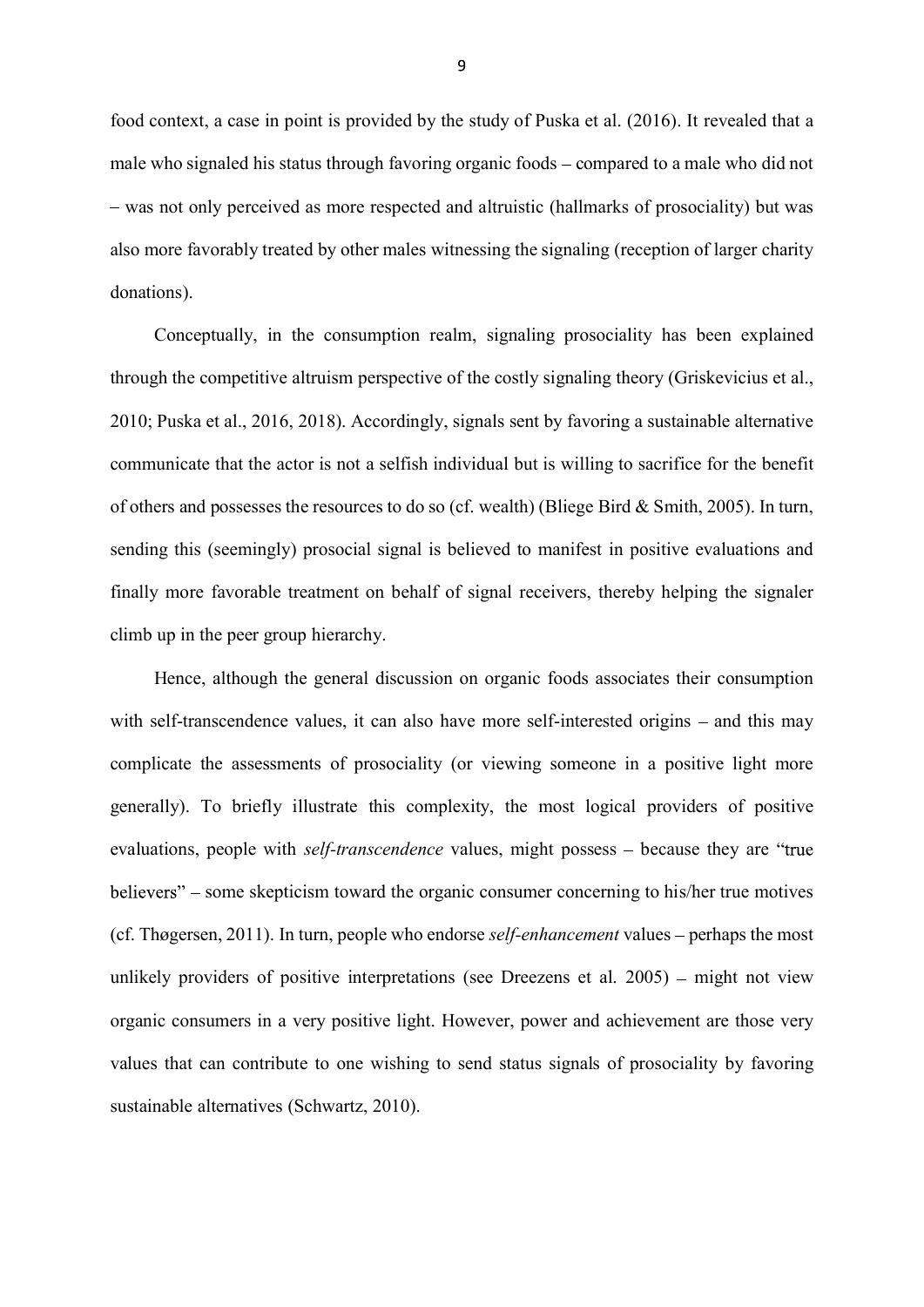In addition, organic food emits a symbolism congruent with all of Schwartz's main value classes (see Aertsens et al., 2009). This is an important notion because it is well known that people tend to (dis)like entities that have (in)congruent symbolism with their self-concepts (see Sirgy, 1982). That is, congruent symbolism may have an elevating impact on observers' organic consumer judgments and vice versa (cf. Allen et al., 2008; Puska et al., 2018). Specifically, conservatism values do not fundamentally go hand by hand with prosocial acts in Schwartz's value theory (1992, 1994, 2012). Security values, for instance, often focus on self-interest goals, thereby deterring actions on others' behalf that might entail risk to the status quo  $-$  the antecedents of a less positive interpretation. However, many key features of organic food (healthiness and food safety are the most important) are congruent with the conservative worldview (Caracciolo et al., 2016).

The case is similar for *progressive* values. A hedonistic value orientation, for example, fundamentally guides one to attain individual utility, but many characteristics of organic food, in particular superior taste and "higher quality" (e.g., freshness), are inextricably congruent with this worldview (Aertsens et al., 2009).

In summary, organic food presents more or less (in)compatible symbolism with all of Schwartz's value bases, and its consumption provides a powerful signaling function. In other words, it appears impossible to a priori determine who truly values the organic consumer. How the values of observers are associated with prosociality impressions is empirically investigated next. Before that, however, based on the previous discussion, the following hypotheses are proposed to guide this quest:

**H1**. Those consumers who favor organic foods are viewed as more prosocial than consumers who do not.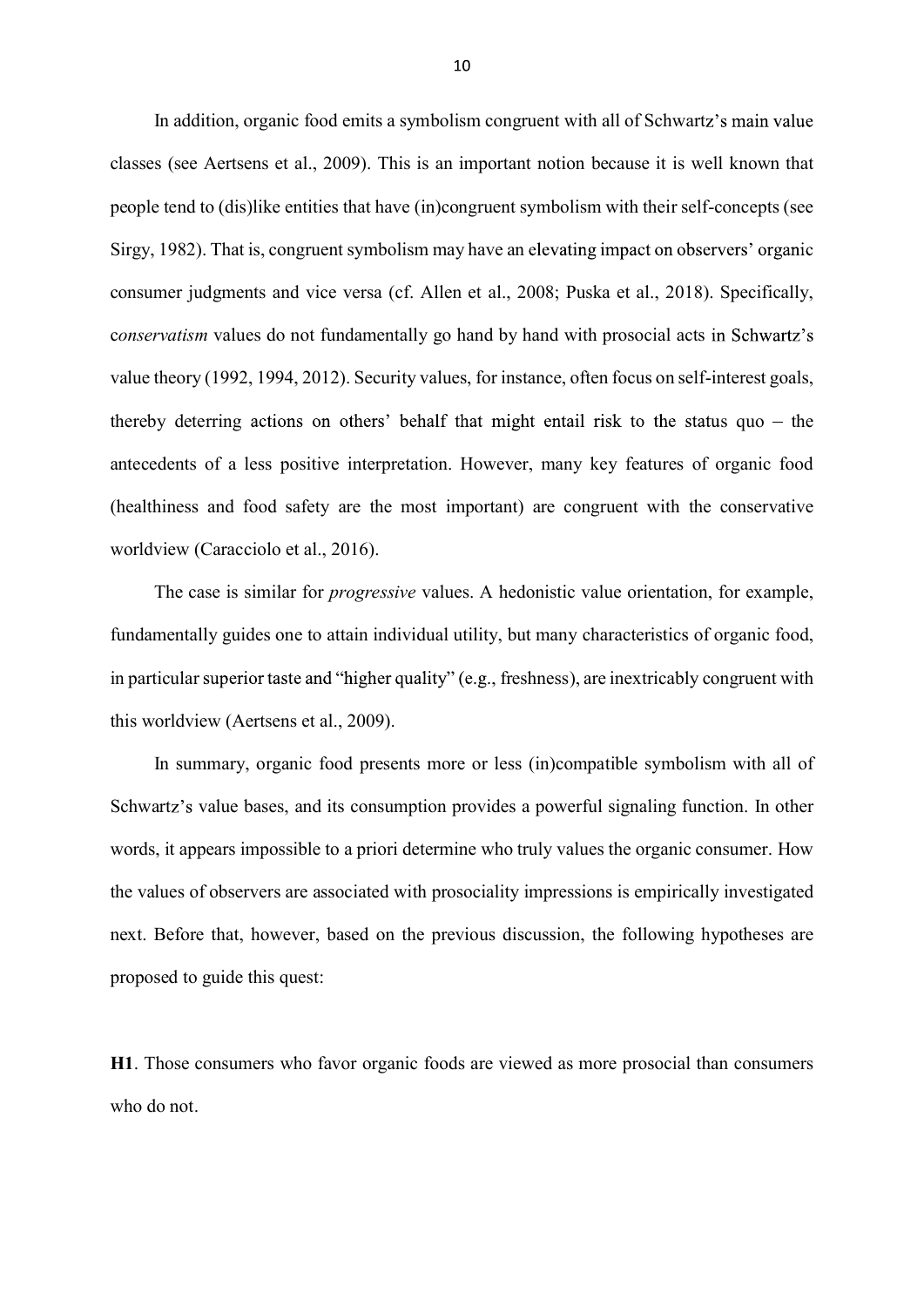**H2**. Observing consumers' value priorities moderate the extent to which the organic food favorer is perceived as prosocial.

## **3. Method**

The main interest of the study was to investigate who values the organic consumer. It was also proposed that one's organic food attitude mediates the impression. To that end, it was important to verify that organic foods can indeed signal socially valued traits such as prosociality and that attitudes toward them are positive. In addition, evidence was needed to determine 1) whether this mundane habit  $-$  organic food consumption  $-$  communicates about other desirable characteristics, and 2) whether there are specific product-type differences in carrying the signal (see Ellison et al., 2016). After thorough scouting of food markets, four products were selected for the study (which appear in both organic and conventional form): ketchup, butter, bacon and yogurt. These products were chosen because they represent wellknown product types and are clearly distinct with symbolic meanings (highly processed, indulgent, meat and dairy), thus allowing conclusions regarding the moderating effect of the product type. The product pairs were virtually identical, manufactured by the same brand, and available in both forms during the study.

## 3.1 Participants and design

An online survey was conducted among consumer panelists of a Finnish market research company. All study participants (n=168) came from the Helsinki metropolitan area. The sample consisted of 49.4% men, and the most common household yearly income levels were 40000- 69999  $\in (22\%)$ , 70000-89999  $\in (20\%)$  and 20000-39999  $\in (19\%)$ . Participants' mean age was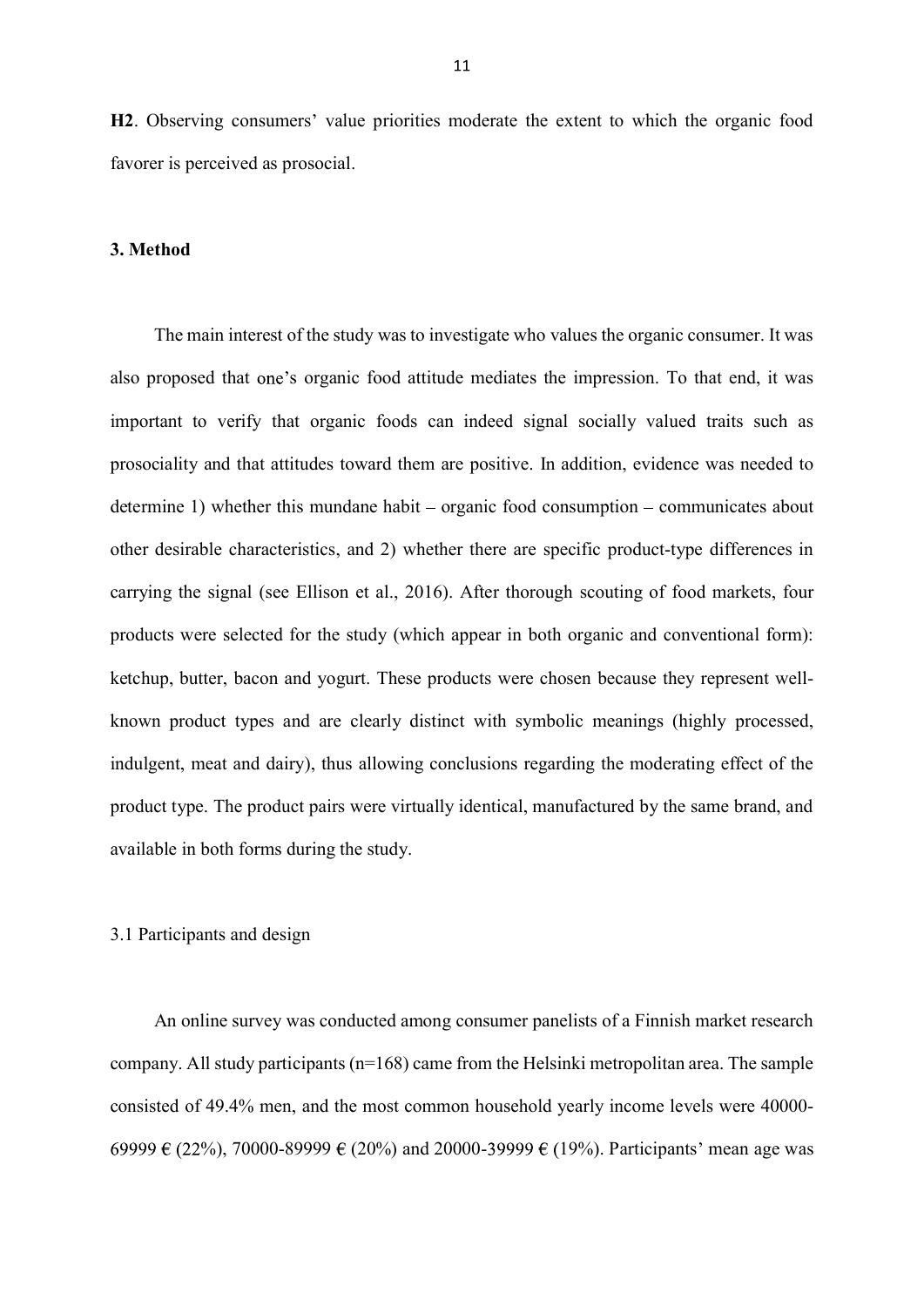47.6 years (SD=16.92) and the majority of them (64%) lived in children-free households of one or two people<sup>1</sup>. The study employed a four-group between-subjects design. Each participant was randomly assigned to one of two conditions in which they were asked to form an image of a consumer who was presented as a regular user of either organic or conventional ketchup/butter/bacon/yogurt. They were also asked to indicate their (un)favorable attitude toward these products and reveal their value priorities.

#### 3.2 Procedure and questionnaire

Consumer panelists received an e-mail requesting them to participate in an academic consumer impression survey. No incentives for participation were given. The online platform utilized was previously used by the author; it did not allow a participant, for instance, to move forward on the survey before answering all the questions on a given page (nor was it possible to go back to the previous page). Background characteristics were asked first (sex, age, place of residence and household income level, size and number of children living there). Then, the consumer image (DV) was measured. Specifically, photos of food products (see the Appendix for an example) were shown one at a time, and participants were asked to indicate how they perceive a regular user of that product This questioning-logic  $-$  also referred to as the "userimagery"-approach – has a long tradition in consumer research; it has been applied to uncover product and brand images (Parker, 2009) and their effects on consumer perceptions and attitudes (Liu et al., 2012). Here, it was used to track the images typical users of organic and conventional foods evoke in the minds of others.

<sup>&</sup>lt;sup>1</sup> Corresponding average information of Finnish population are (2018): mean age 42.5 years, 49.3 % of men, 26.4 % lives in Helsinki metropolitan area, 38 500  $\epsilon$  is average yearly household income and most of the Finns live in children-free households of 1-2 (78%). Thus, in terms of age, household type, yearly income and place of residence, the collected sample does not correspond to average Finnish population. These statistics are available in English on request at www.tilastokeskus.fi.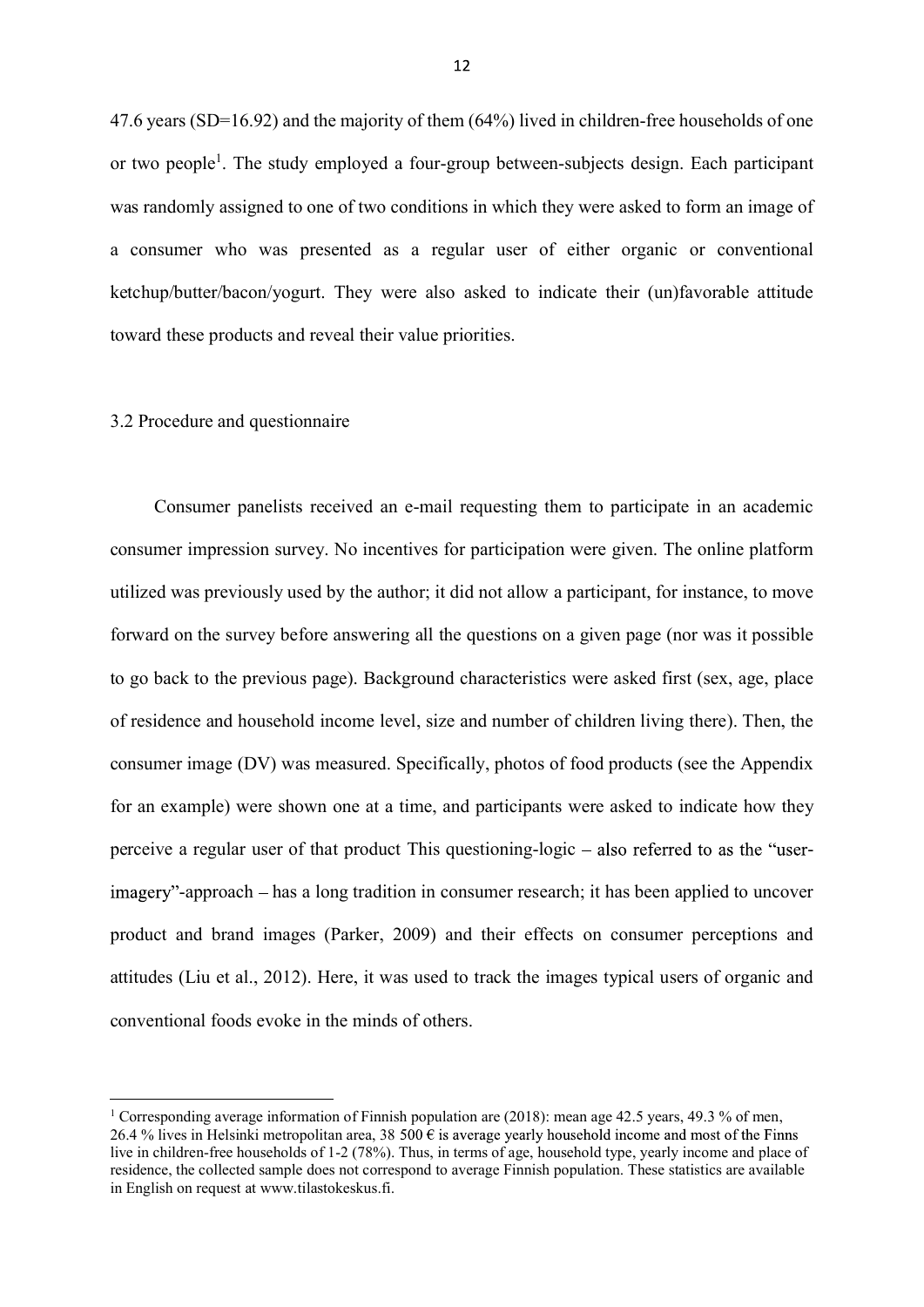Prosociality impressions were measured using the 9-point semantic differentials scale based on *unselfish-selfish*, *indifferent-caring* and *rude-nice* (1997) main dimensions of brand personality (*excitement*, *sophistication*, *ruggedness*, *competence* and *sincerity*) were used to check whether organic food consumption also signals other (more or less) socially valued characteristics (cf. Fennis & Pruyn, 2007). These dimensions were chosen because one of the key premises of the study is that similar to wellknown brands (Apple, Tesla, etc.), *organic food* can itself be viewed as a brand (cf. Ellison et al., 2016), and therefore, it can possess a personality. Furthermore, according to Aaker (1997), some of these dimensions are logically associated with prosociality (sincerity) or more traditional high status (sophistication and competence).

Photos of three filler food products were also included in every questionnaire to mask the actual purpose of the research; they remained the same in all questionnaires (conventionally produced bread cheese, sirloin steak and banana). In a nutshell, regular users of each product were evaluated in terms of eight impression dimensions. After the consumer image questions, attitudes toward all the studied products were measured. Specifically, participants were asked to rate on a 5-point scale (ranging from 1=not at all to 5=very) how positively they perceive the products. Then, before investigating participants' value priorities, certain control questions were presented  $(e.g., familiarity with the products and brand attitudes). Schwarz's short ten$ item measure (see Lindeman & Verkasalo, 2005) was used to determine the value priorities. To be more precise, participants were asked to indicate in the case of each main value cluster (see Figure 1) on a 7-point scale (ranging from 1=not at all to 7=very) how important it is to him/her. Short verbal descriptions were offered about the content of each value class (*power, achievement, universalism, benevolence, stimulation, self-direction, hedonism, self-direction, conformity and tradition)* to facilitate scoring. All the data analyses are performed using the software program SPSS.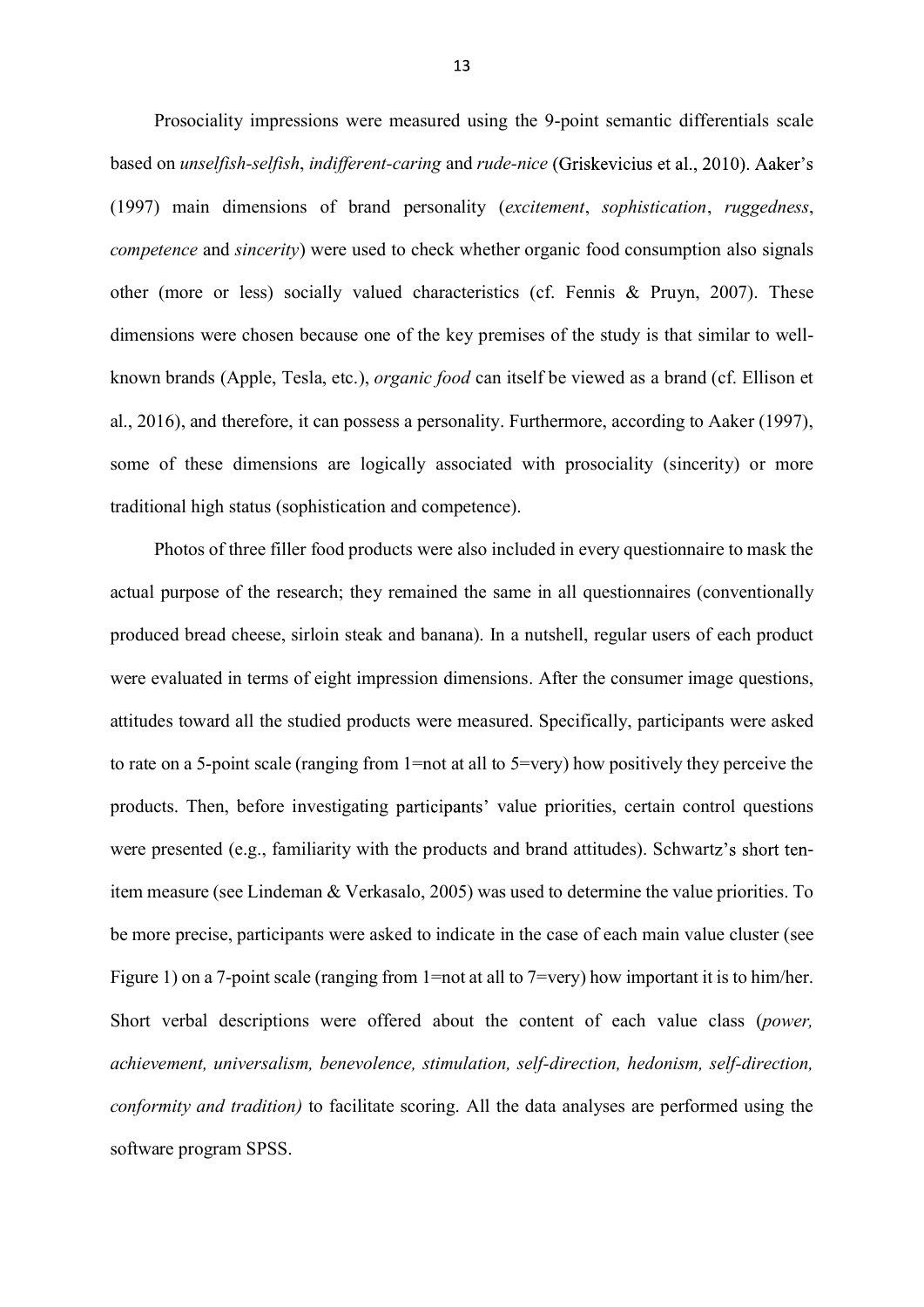#### **4. Results**

4.1 Consumer impressions and food production method attitudes

Table 1 illustrates the impression differences. As it reveals  $-$  in line with the first hypothesis  $(H1)$  – regular user of organic food received the higher mean value of prosociality in all four product pairs (vs. regular user of conventional food). However, only in the case of bacon and yogurt (i.e., 2/4) this difference is statistically significant. One index measure for prosociality was determined by combining the three semantic differentials of unselfish-selfish, indifferent-caring and unkind-kind  $\alpha$ 's ranged from .684 to .866). One-way ANOVA produced the following results regarding food favored by the participants: ketchup  $[F(1,79)=1.336]$ , p=.185, d=.29], butter  $[F(1,79)=1.418$ , p=.160, d=.30], yogurt  $[F(1,85)=2.253, p=.027, d=.51]$ and bacon [F(1,85)=3.854, p <. 001, d =. 82].

#### Insert Table 1 about here.

Table 1 also shows that the organic consumer seems to be associated (varyingly) with other desirable and everyday-useful characteristics. To be more precise, in the case of bacon  $(d=0.92)$  and yogurt  $(d=0.51)$ , favorer of the organic option (i.e., 2/4), was viewed as more sophisticated. Thus, the results suggest that favoring organic food could be a beneficial behavior strategy, as it appears to be capable to confer important social signal value by communicating about prosocial tendencies and other socially valued traits (cf. Mazar & Zhong, 2010; Puska et al., 2016). These differences cannot be explained by the participants' background or the control variables (all p-values  $>10$ ). Next, to understand the relationships for the "organic food brand" instead of single products, the four products were collapsed together to yield an index measure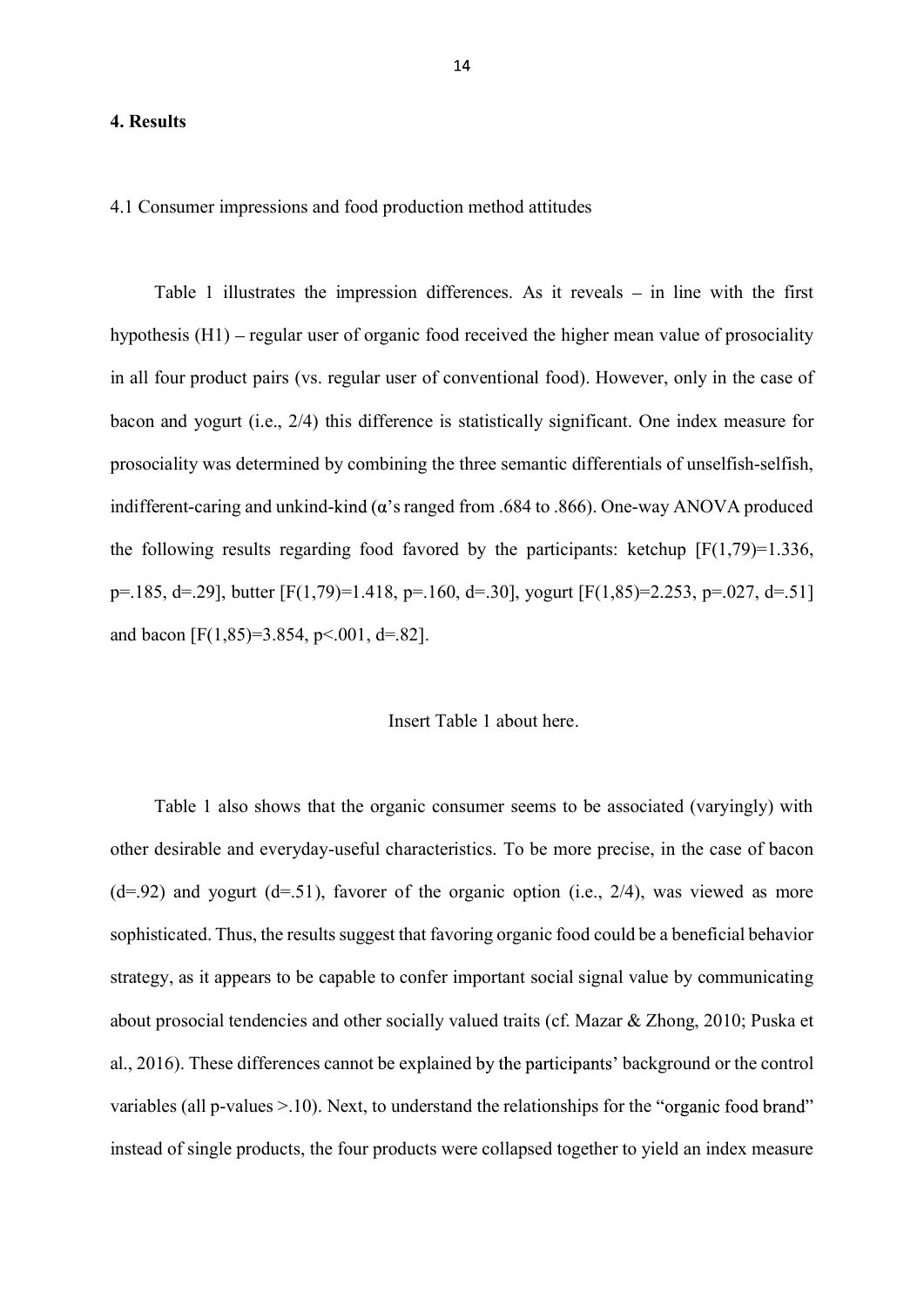for each impression. This was possible because the product type did not interact with the organic production method in relation to any dimension (p-values ranged from .141 to .582). The analysis continues with this product combination because it provides a more credible and holistic measure for investigating impressions generated through favoring organic food.

As for the consumers' organic food attitude, as might be expected, indications of the positive relationship were obtained. On a scale of 1–5, attitude toward organic food received a mean value of 3.64 (SD 1.04), while the corresponding rating in the case of conventional food was 3.35 (SD 1.13); this difference, however, is only marginally significant  $[F(1,166)=2.858]$ , p=.091, d=.26]. The finding is in line with previous understanding (Marian et al., 2014, p. 52). It is also noteworthy that both means are well above the midpoint of the scale.

#### 4.2 Correlations between values

As always when applying Schwartz's value theory, one can expect more or less correlation between the ten value classes depending on their position in the circumplex (see Schwartz & Boehnke, 2004, and Figure 1). It is common, for instance, that the values of security and benevolence correlate strongly with most of the values. It is also typical that most of the correlations are positive. Table 2 illustrates these relationships (significant correlations have been flagged with stars).

### Insert Table 2 about here.

Next, four value indexes were formed along the main domains of Schwartz's circumplex (cf. Caracciolo et al., 2016; Costa et al., 2014). They were named 1) ethicality value (universalism, benevolence;  $\alpha = .726$ ), 2) status value (power, achievement;  $\alpha = .734$ ), 3)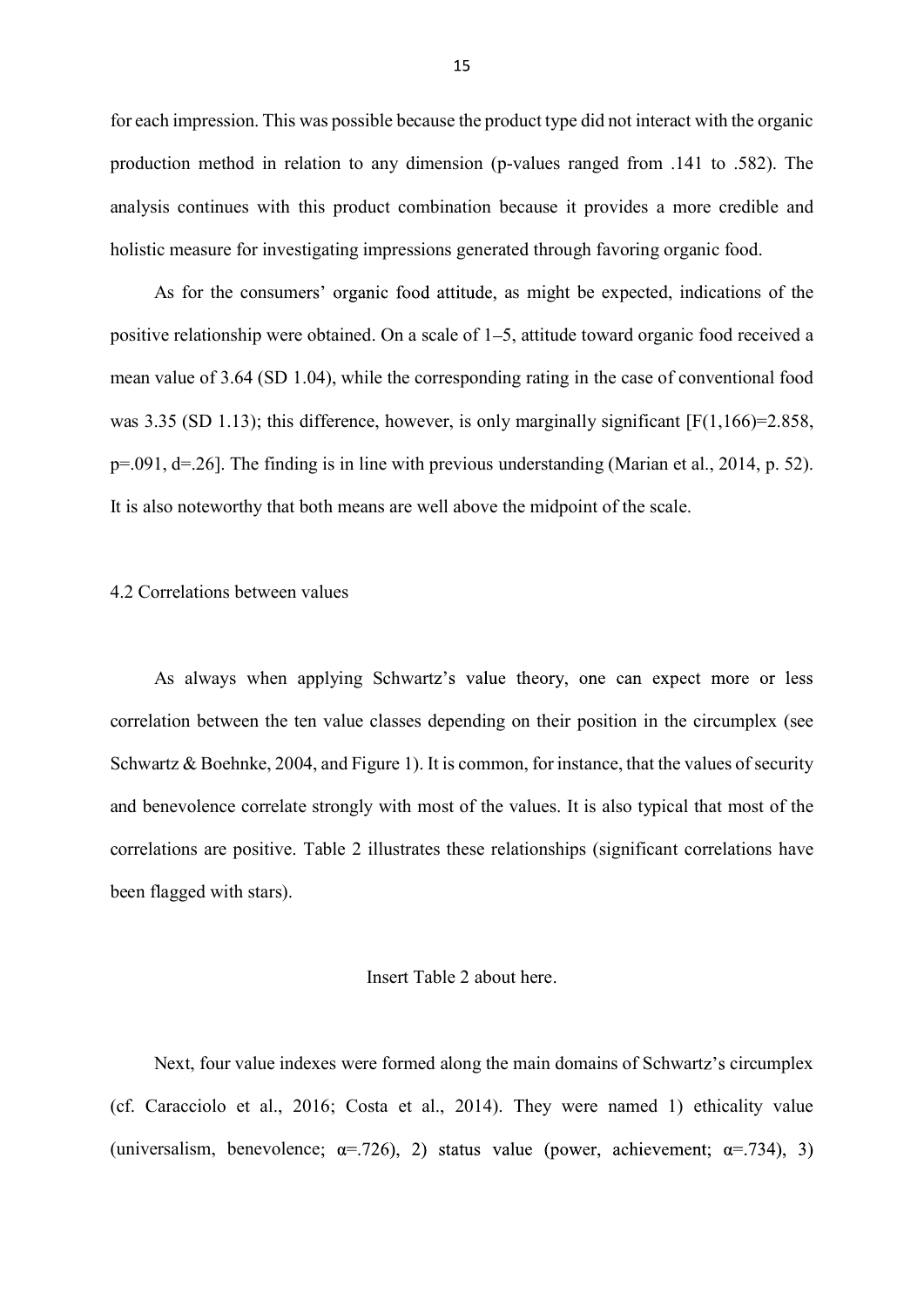conservatism value (tradition, conformity, security;  $\alpha$ =.798), and 4) progressive value (selfdirection, hedonism, stimulation;  $\alpha = 659$ ). For conceptual clarity, the analysis continues with these meta-indexes. It is noteworthy that the items of all four combinations correlate positively at the level  $p < 01$  (see also the  $\alpha$ 's above).

#### 4.3 Value priorities and organic food attitude

The correlations between the four value indexes and organic food attitude were relatively weak, which was expected per se, as the correlating concepts differ so much at the level of abstraction (top of Table 3). However, the ethicality and conservatism values have significant (albeit weak, p<.10) relationships with organic food attitude. The indication of positive correlation between the ethicality values and organic food attitude is in line with the previous understanding. Environmental friendliness and animal welfare - which are beliefs that encompass organic food – are congruent with an ethical worldview. The indication of positive correlation between the conservatism values and organic food attitude is also understandable. As theorized previously, organic food has some symbolism congruent with a conservative worldview: people who endorse these values may think that organic food is healthier and safe. Organic food also has some symbolism congruent with progressive and status-seeking worldviews, such as superior taste and price, but no indications of a significant value-attitude relationship emerged.

Insert Table 3 about here.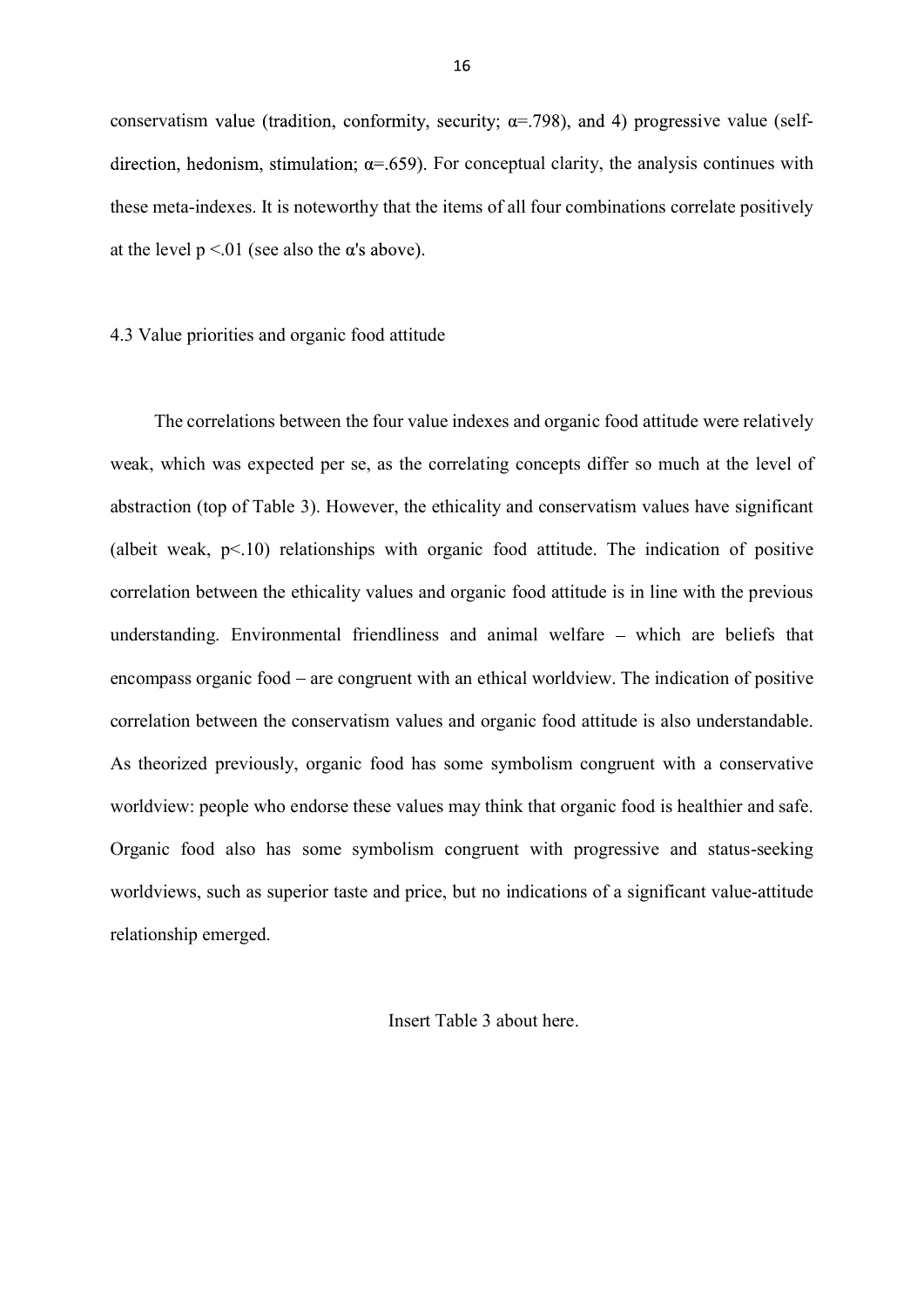4.4 Value priorities and organic consumer impressions

Table 3 also illustrates the correlations between the four value indexes and organic consumer impressions. As the table shows, the correlations follow (more or less) the same pattern as the correlations between the values and organic food attitude (i.e., the same two value indexes yielded the strongest indications of significant relationships). However, the correlations are now slightly stronger, as may be expected; people are known to evaluate others based on their consumption choices (e.g., Bellezza, Gino, & Keinan, 2013). In addition to ethical and conservative worldviews, progressive values are associated positively (albeit weakly,  $p<10$ ) with a prosociality impression of an organic consumer. People with these value priorities might view the organic consumer as prosocial because organic food, as an unconventional choice, could represent innovativeness and openness for new solutions – characteristics that can ultimately benefit others as well (cf. Allen et al., 2008).

As for the other measured impressions (Aaker, 1997), a positive correlation emerged between conservatism values and sincerity, competence, sophistication and excitement, while the ethicality values showed a positive correlation in relation to the first two (Table 3). In addition to prosociality, progressive values correlated positively (albeit weakly,  $p<10$ ) with impressions of sincerity and competence, whereas status values did not correlate significantly with any impression. Ruggedness did not correlate with any value index. In general, people with conservative value priorities seem to perceive the organic consumer most positively.

#### 4.5 Value-attitude-impression relationship

The analyses so far suggest  $-$  in line with the second hypothesis (H2)  $-$  that observers own values moderate the prosociality image of organic food favorer. To investigate whether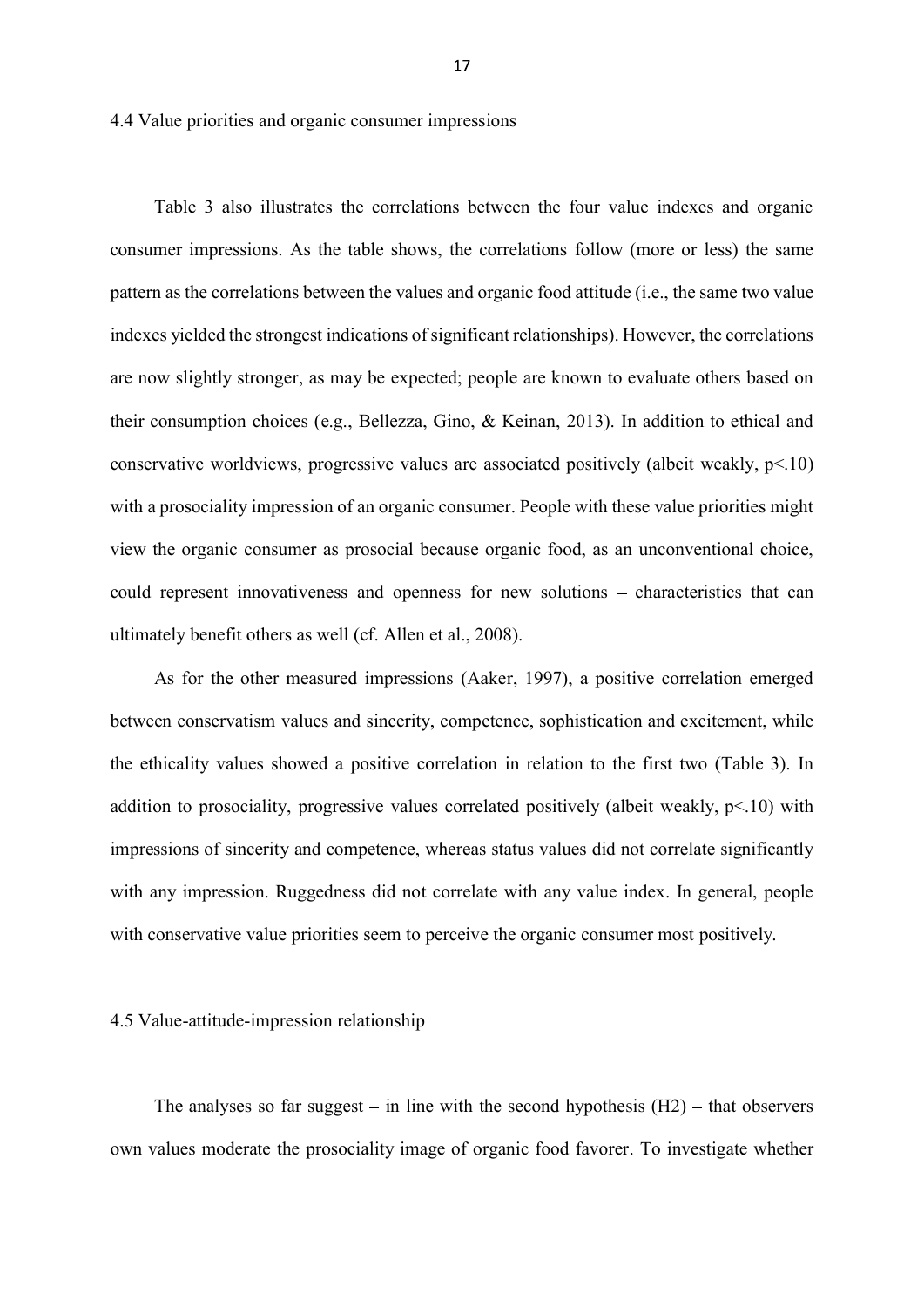organic food attitude mediates the relationship between the values and prosociality impression, a mediation analysis was performed with the ethicality and conservatism values as  $IVs - as$  they were related (at least marginally) to both organic food attitude and prosociality impression – with impression as the DV and attitude as the mediator. Multiple regression analyses were conducted first to assess each component of the proposed mediation models. The results (again) showed that the ethicality ( $\beta$ =.26, t (82)=2.54, p=.013) and conservatism ( $\beta$ =.20, t (82)=2.52, p=.014) values were positively associated with prosociality impression. In addition, the results (again) indicated that these same values  $(\beta = .14, t(82)=1.85, p=.068; \beta = .10, t(82)=1.67, p=.099,$ respectively) were positively (albeit weakly) related to organic food attitude. Finally, the results confirmed that the mediator  $-\sigma$  organic food attitude  $-\sigma$  was positively associated with prosociality impression ( $\beta$ =.59, t (82)=4.33, p<.001).

Because both the a-path and b-path were (at least marginally,  $p\leq 10$ ) significant, the mediation analyses were tested using the bootstrapping method with bias-corrected confidence estimates; the 95% confidence interval of the indirect effects was obtained with 5000 bootstrap resamples (Preacher & Hayes, 2008). The results of these analyses supported the mediating role of organic food attitude in the relationship between the ethicality ( $\beta$ =.09; CI=.005 to .22) and conservatism ( $\beta$ =.06; CI=.002 to .15) values and prosociality impression. The results also indicated that the direct effect of these values on prosociality impression was substantially reduced when organic food attitude was controlled  $(\beta = .18, t (82)=1.87, p=.065; \beta = .14, t$  $(82)=1.94$ ,  $p=.056$ , respectively), thus suggesting mediation. It should be noted, however, that after controlling for organic food attitude, the relationship between the values and prosociality impression remained marginally significant  $(p<10)$ , which suggests partial mediation. Figure 2 illustrates these findings.

Insert Figure 2 about here.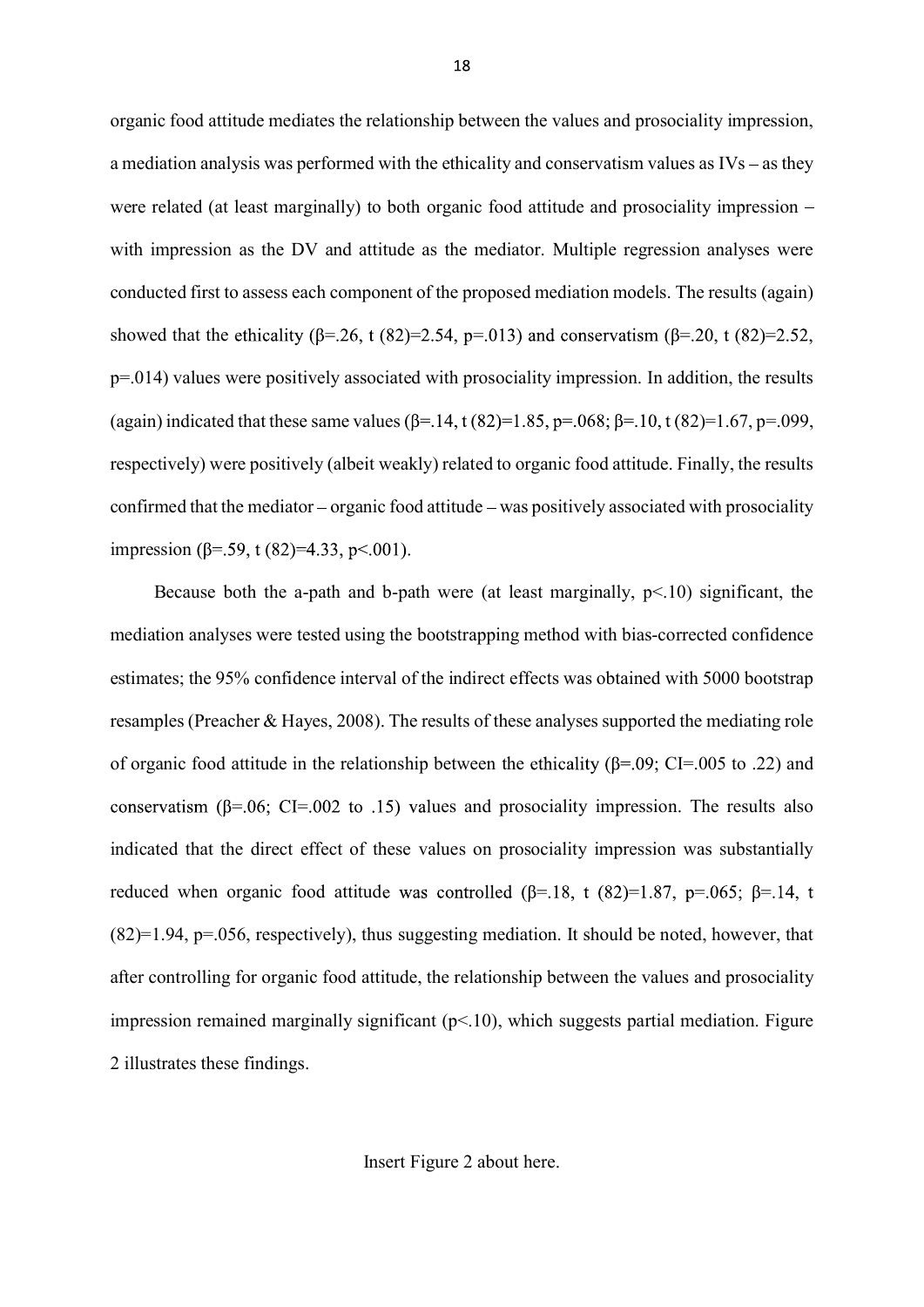As for Aaker's (1997) brand personality dimensions, some indications of partial mediation (i.e., the significance of the c-path decreased after controlling for organic food attitude, and the CIs did not include zero) were detected in the case of *competence* (ethicality and conservatism values), *sincerity* (ethicality and conservatism values) and *sophistication* (conservatism values), but not in the case of *excitement* impression. *Ruggedness* was not tested, as it did not correlate significantly with any value index.

## **5. Discussion and conclusions**

This study has produced a novel understanding of the interplay between consumers' value orientations and the symbolism encompassing organic food consumption. The results suggested first that organic consumption can confer the valuable signal of prosociality (H1). In addition, the results indicated that favoring these types of food signals also other socially valued traits, such as sophistication. Some indications also revealed that the product type of organic food may play a moderating role in evaluations of others. The most novel finding, however, concerned who makes these socially beneficial interpretations. The results suggest that people who endorse ethical and conservative values perceive the organic consumer most positively (H2); the prosociality impression was mediated by the more specific organic food attitude for both value classes, thereby forming a value-attitude-impression relationship. Next, the implications of these findings are discussed in more detail together with the limitations and suggestions for future research.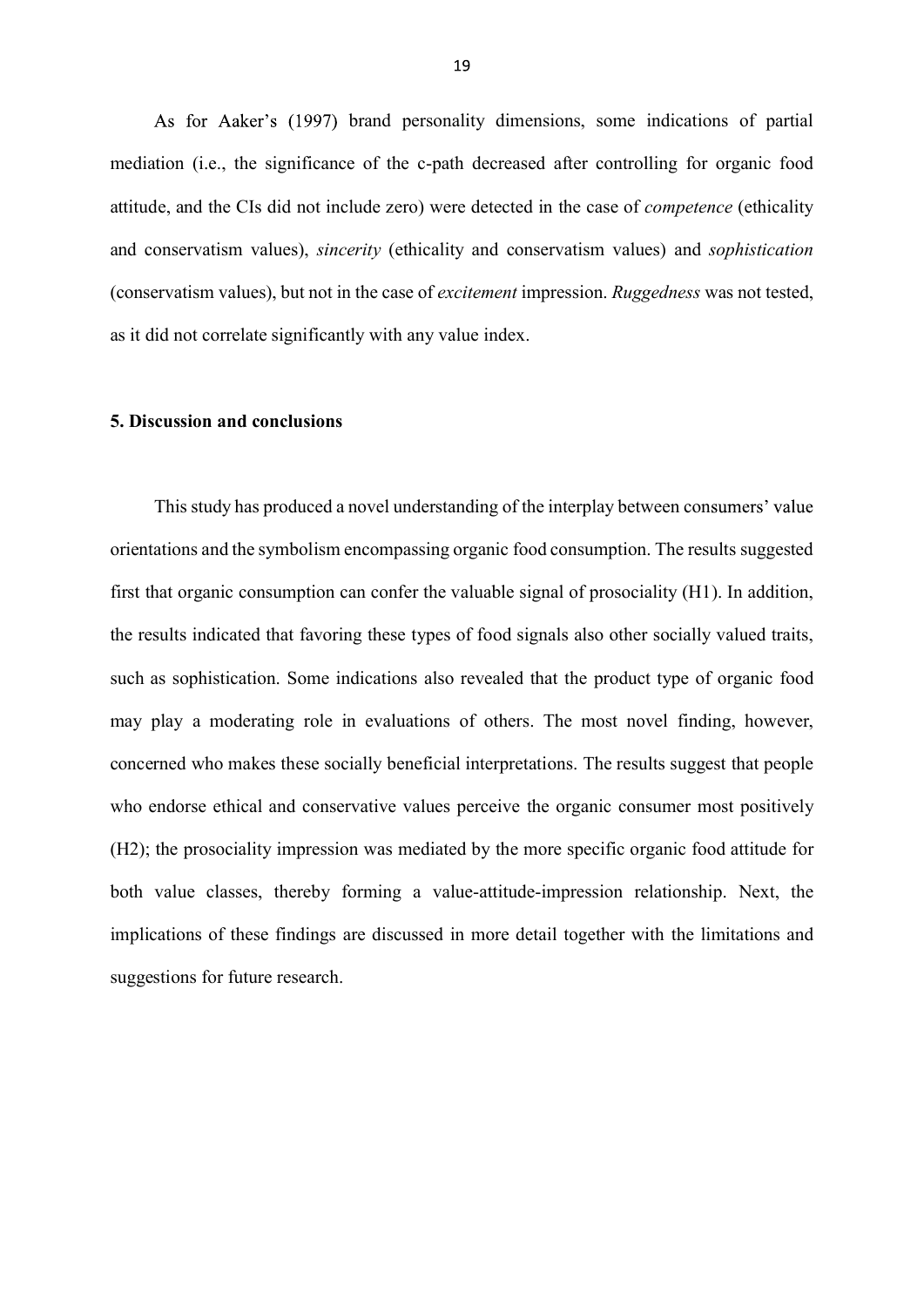5.1 Theoretical implications, limitations and future research suggestions

Understanding how one's value priorities are associated with the prosociality perception of organic consumers is the most intriguing aspect of this research. Yet, it is acknowledged that although the relationship between values and impressions of prosociality was strong, the corresponding relationship between values and organic food attitude was weaker (see Table 3); also the mediating effect was only partial (see Figure 2). That is to say, more research, applying different methods, is needed before a fully accurate picture can be formed.

 It was not surprising that people with high ethical values viewed the organic consumer positively. Some key prosocial features of organic food, namely, environmental benefits and animal welfare, are inseparably linked to the worldview of self-transcendent people (Aertsens et al., 2009). It is also well known that individuals have a tendency to judge the social world from the vantagepoint of their in-group (cf. Wright, Dinsmore, & Kellaris, 2013). That is, we often like people who are similar to ourselves and dislike those who expressing values other than our own. For this reason also, the perception of prosociality was quite expected. Based on these notions and current organic food consumption research – suggesting that consumers with these very value priorities are prone to make organic food purchases – however, one might assume that an ethical worldview would have created the strongest impressions of prosociality. However, people who endorsed conservative values perceived organic consumers as equally prosocial and also attached other socially valued traits to them (see Table 3).

This result was more unexpected than expected because fundamentally, according to the key postulations of the Schwartz's theory, conservatism values are linked to selfish goals based on upholding the status quo. In other words, the organic consumer could be viewed  $-$  unlike in the ethical value cluster  $-\infty$  a threat to the hegemonic order, thus generating a less prosocial perception (Schwartz, 2010). What, then, might be the reason for this positive interpretation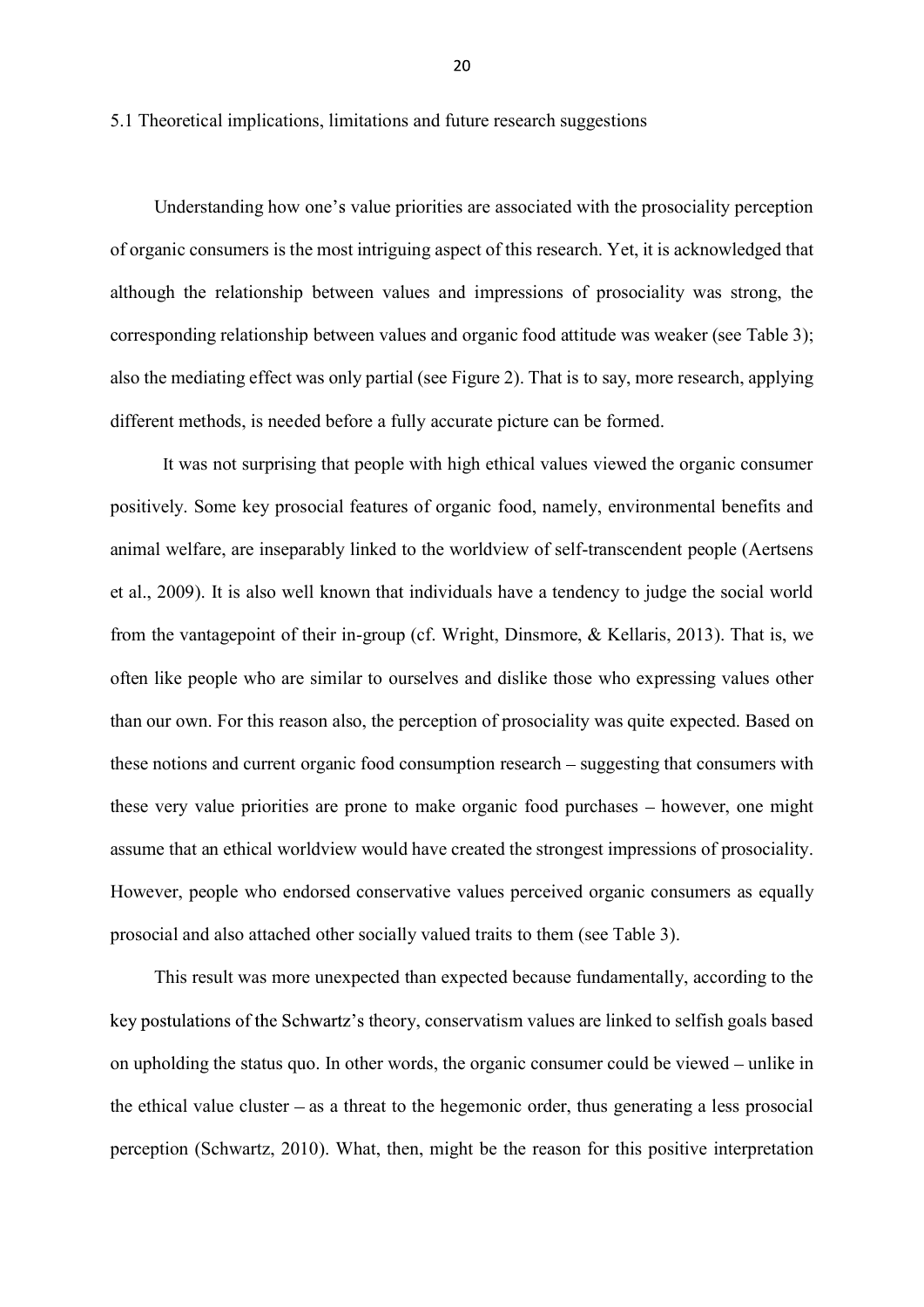(not only prosocial but also sophisticated and competent, Table 3)? People with these value priorities may believe – because many features of organic food are congruent with a conservative worldview – that organic food users are diligent and hardworking and, thus, they can afford to buy organic options. At the same time, they appear to care for the common good and welfare of others and are therefore ideal members of a stable community (cf. Allen et al., 2008).

There it still the question why self-transcendent people did not perceive the organic consumer as more prosocial than conservative people. Perhaps prosocial behavior  $-$  organic food consumption in this case – represents for them something that is automatically expected from others (i.e., witnessing it does not stir up strong consumer impressions). Another possible explanation is that people with this worldview – because they are the most frequent organic food purchasers – are well aware of the social signal value that favoring organic food can confer. In other words, they may be skeptical about the true motives of organic consumers (cf. Thøgersen, 2011). Furthermore, it has been suggested (Worsley & Lea, 2008) that people who hold strong egalitarian values (cf. self-transcendence) may be more concerned about poverty and animal welfare, since these are implicitly linked to concepts of equality. This could indicate that people who are self-transcendence oriented are perhaps more likely to value the action itself (organic consumption) than the person performing the action (organic consumer). What really is the case is left for future research to investigate.

The author encourages other researchers to examine this problem using more implicit methods (that are better able to tap into unconscious processes) than in this study. The explicit method of inquiry is one of the limitations of this paper. Priming (Janiszevski & Wyer, 2014) and neuroscience (Plassmann, Ramsøy, & Milosavljevic, 2012), for example, provides a potential method for exploring unconscious consumer behavior. In the food realm, applying more objective methods is especially relevant because the majority of food and eating-related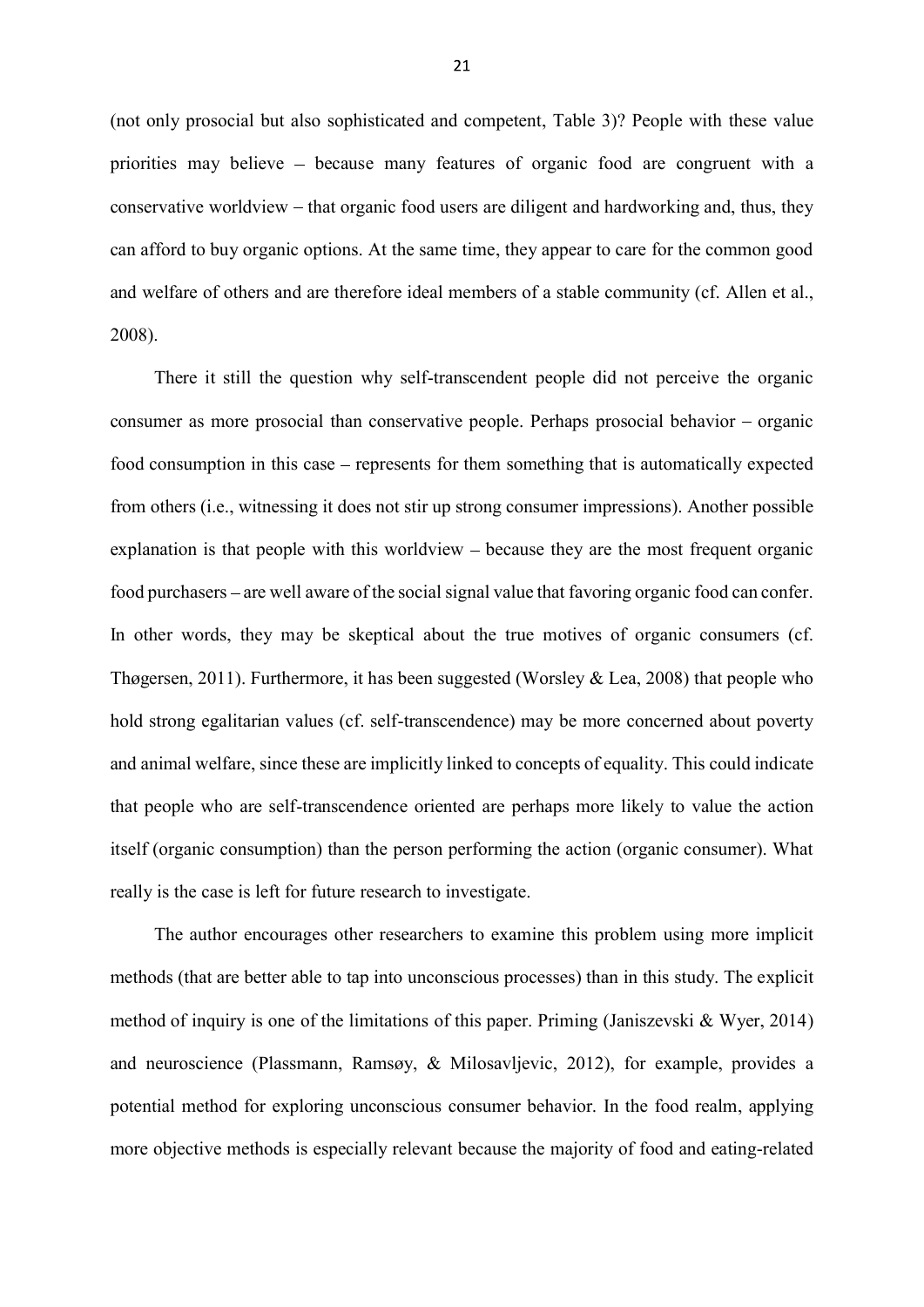behaviors have been suggested to occur automatically based on intuitive reasoning (Köster, 2009). In addition, other prosocial products, such as fair trade (Coppola et al., 2017) and local (Memery et al., 2015) food, should not be ignored when studying the dynamics between values, attitudes and socially valued traits.

The key conceptual limitation of the study is that altruistic behavior (in relation to prosociality) was approached rather straightforwardly. It was roughly assumed that altruistic behavior can either be pure or to some extent motivated by selfish reasons. In reality, the case is not that simple. Clavien and Klein (2010, pp. 267-269), for instance, suggest in their paper that three main debates can be distinguished in which the term altruism is approached in distinct senses. *Biological altruism* asks: "how acts that increase the fitness of other organisms at a cost of own fitness, can go hand in hand with evolution"? It is measured in terms of reproductive success. *Behavioral altruism* wonders: "why we often fail to behave in the way predicted by the neoclassical model of human agency often used in economics". It is defined in terms of individual costs and benefits at the end of one or a series of social actions.

The concept of *psychological altruism*, in turn, deals with the motives of altruistic behavior (primary and instrumental), while the aforementioned two focus on its outcomes (i.e., a type of "cost-benefit-analysis"). Specifically, it is view according to which at least some of our actions are motivated by altruistic primary motives (cf. pure altruism). Psychological egoism, in turn, rejects this view: accordingly, all acts of human beings are always to some extent motivated by personal benefit expectations (hedonistic rewards, resources, reputation, etc.). In short, debate of the notions of altruism is rich and nothing but unanimous (see Clavien & Klein, 2010). Future studies on prosocial consumption are highly encouraged to take these insights into account with care when producing understanding of this theme. From a practical point of view, and in contrast with the current study, measuring distinct and competing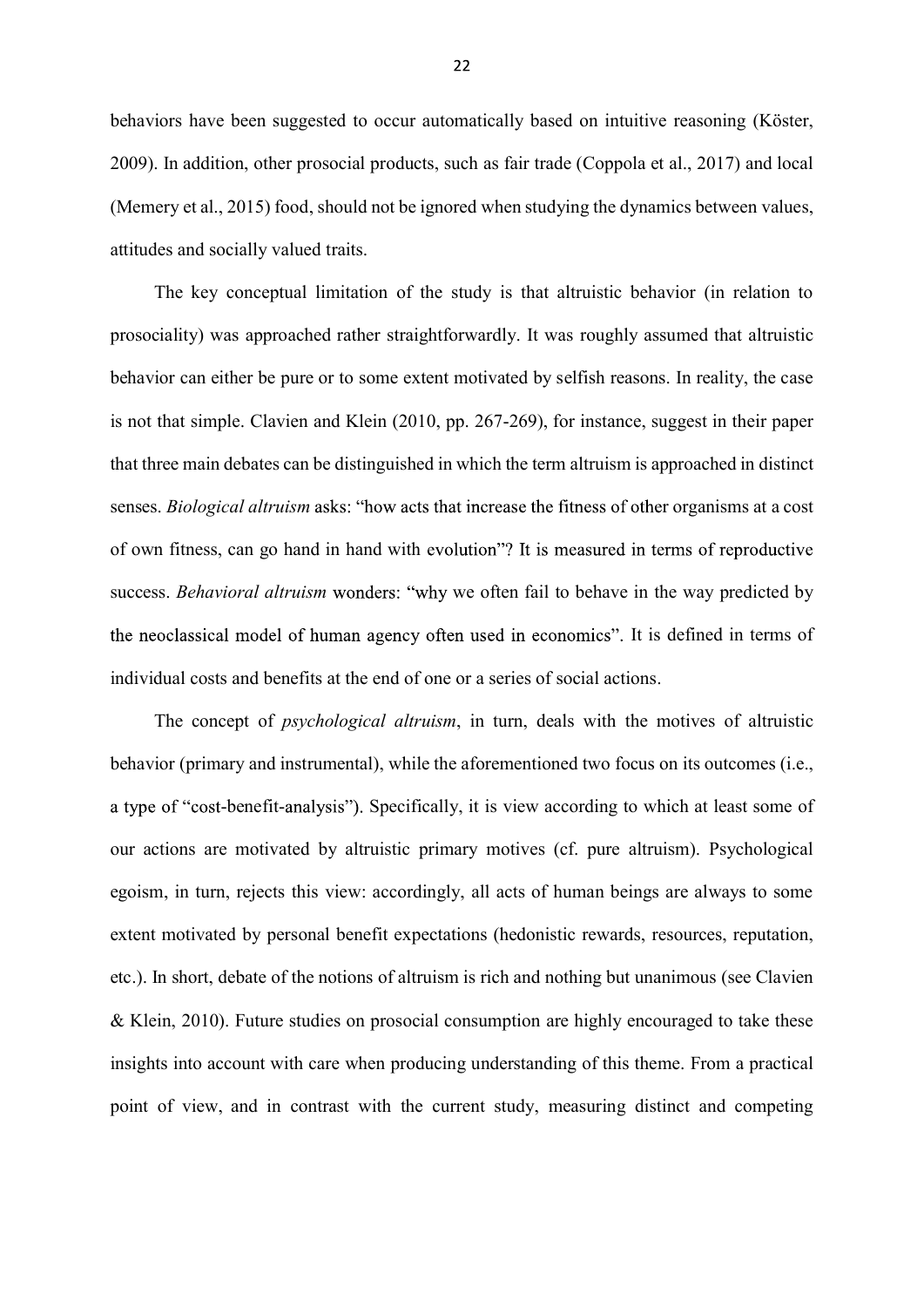motivations for organic food-related prosocial behavior might be a way to get deeper to the realm of altruism-driven behaviors.

Although organic foods are typically (in the case of most product types) perceived as tastier  $-$  and also healthier and more environmentally friendly, see Ellison et al.,  $2016 -$ than their conventional counterparts, a few exceptions exist; organic vice foods (e.g., sodas and cookies), for example, are often perceived as less tasty (Van Doorn, & Verhoef, 2011). Additionally, in the present study, prosociality (and some other measured impressions) was not always associated with the four organic food products to exactly the same degree (see Table 1, cases of yogurt  $\&$  bacon vs. ketchup  $\&$  butter), although the pattern was similar and the organic information did not interact with the product type. For this reason, organic options with different symbolic content should be studied in more depth. Organic alcohol, chocolate and more upscale products (e.g., special cooking oils) provide viable examples for research subjects.

It cannot be ignored that all the study participants lived in the metropolitan area of Helsinki (see also Footnote 1). This approach can be delimiting, as Puska et al. (2016) showed that even within the same Western and culturally homogeneous country, there may be variation in how organic food consumption is viewed. Thus, before generalizing the findings, the study should be replicated in a socio-culturally distinct area (e.g., countryside) so that a more holistic picture can be formed. In addition to Schwartz's value orientations, other possible moderators of the consumer image cannot be overlooked. Other psychological characteristics (e.g., narcissism – Naderi & Strutton, 2015), more specific environmental attitudes and political identity (cf. Brick, Sherman, & Kim, 2017) represent potential additional candidates for moderators.

As the results suggest that organic food consumption is capable of signaling desirable traits  $-$  and is also relatively inexpensive and thus available for many Western consumers  $-$  a question arises regarding the extent to which organic foods are favored for motives other than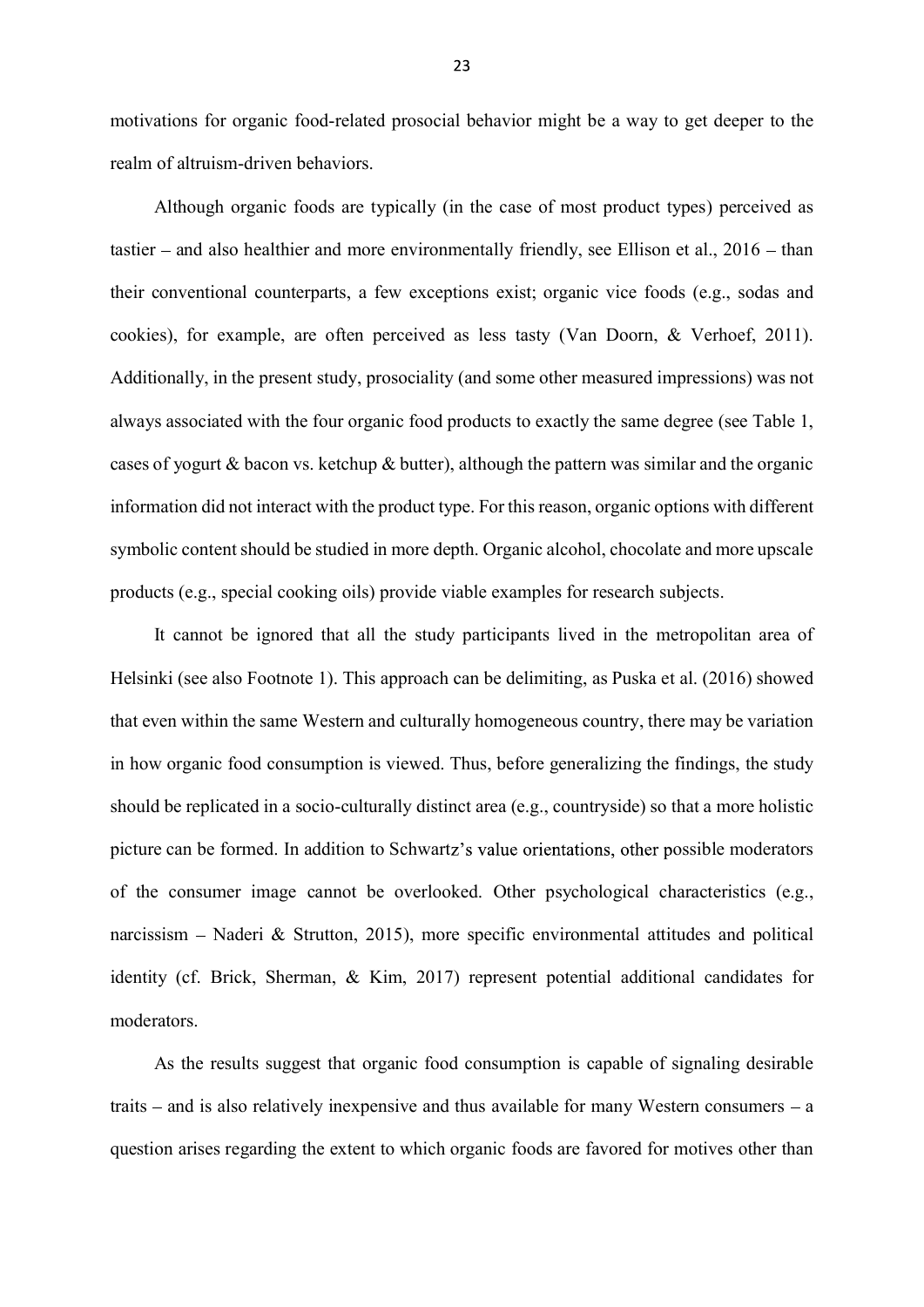the often self-reported and socially approved reasons of superior taste, healthiness, food safety, animal welfare and environmental benefits (Hemmerling et al., 2015). The consumer segment that considers reputation management to be an important choice criterion may be substantial (cf. Delgado et al., 2015). Consequently, future studies are encouraged to take socially disapproved motives into account more strongly when investigating organic food consumption or prosocial behavior more broadly. Furthermore, because in many Western countries – and particularly in the Scandinavia – openly status-motivated acts are associated strongly with certain moral reservations (see Sortheix  $\&$  Lönnqvist, 2014), it is imperative that primarily indirect research methods (e.g., priming) are applied.

#### 5.2 Practical implications

It is well known that due to their high price, consumers do not purchase organic foods very often, even though the self-reported attitudes toward them are usually positive (Marian et al., 2014, p. 52). The current study revealed that favoring these foods also elicited some impressions associated with traditional high status, such as sophistication  $-$  in line with "sustainable luxury" considerations (Cervellon & Shammas, 2013). Consequently, making reputational aspects more salient in the sales environment (e.g., clues capable of activating consumers' status motives and more visible selling locations) might be a potential starting point of efforts to boost the sales of organic foods despite the high price (cf. Brick et al., 2017, p. 227; Rana & Paul, 2017). Furthermore, retailers could try to strengthen this idea by placing subtle "watching eyes" in these food sections. It has been suggested that prosocial choices increase when consumers sense that they are being observed by others (see Pfattheicher & Keller, 2015). How these elements interact (i.e., status clues and more visible selling locations together with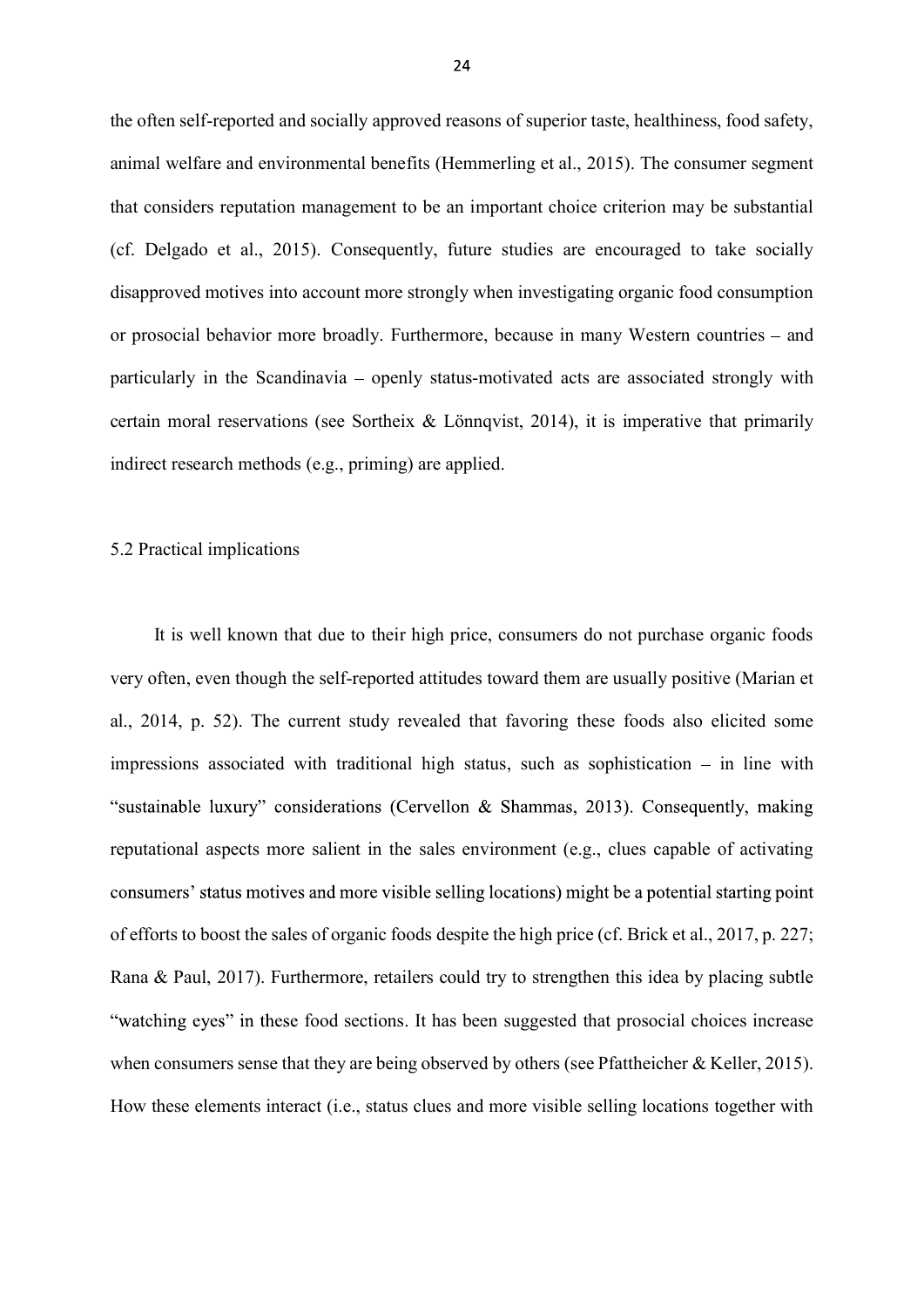the feeling of being monitored in relation to preferring organic food) is an idea worth testing in the retail environment (in particular due to its cost friendliness).

Marketers of organic food products are also encouraged to develop conspicuous solutions (green shopping bags, stickers, competitions in social media, etc.) so that consumers have a better opportunity to signal their prosocial tendencies or other socially valued characteristics to others (cf. Van der Wal et al., 2016). In fact, already when consumers are shopping, they should be persuaded (e.g., orally by the store personnel or via carefully planned and placed advertisement texts) to take these shopping bags with them when next time coming to the store. Namely, it is known that purchases of not only environmentally friendly organic foods but also indulgent foods can increase, if it is possible to bring your own shopping bag (see Karmarkar & Bollinger, 2015).

On a more general level with regard to the image positioning of stores selling mainly organic products, a transition toward "trendiness" and "luxurious" might be a promising direction – in order to trigger more effectively prosocial status signaling behaviors (cf. Van der Wal et al., 2016). If this is the positioning chosen, then marketers are encouraged to refrain from excessive price-cuts and oversupply as they can mitigate the social signaling value of their offerings. In fact – counterintuitively – among some consumer segments, organic food options might be seen as more desirable if their price is relative high and the availability is more limited (cf. Griskevicius et al., 2010).

Based on the results, one cannot avoid the idea that those who hold conservative values might be a potential consumer segment for organic foods. Some indications that this value base can go hand in hand with organic food choices have been found in other studies as well (e.g., Thøgersen et al., 2016). Consequently, marketers should create creative solutions so that this positive attitudes relating to organic food consumption can be converted into purchase behavior. To illustrate, the first step is to identify those consumers who hold a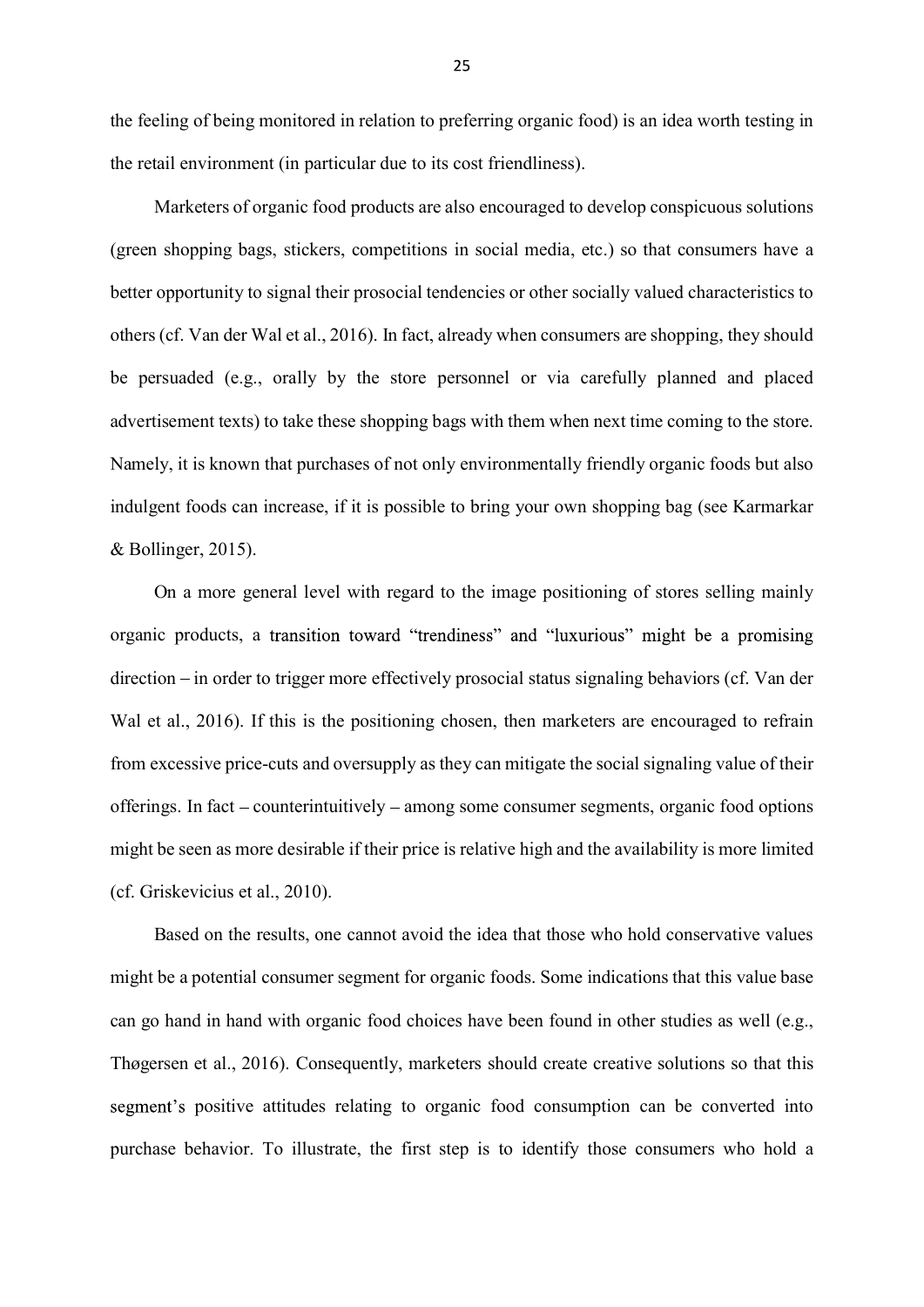conservative worldview (e.g., by conducting careful customer data analysis). Then, organic foods should be promoted to them (e.g., by tailored e-mail campaigns) primarily through healthiness and food safety because they are features appreciated by conservative people. In contrast, ethical or hedonistic aspects should not be highlighted as strongly because they represent less important symbolism to this segment. Retailers could follow the same basic idea (i.e., emphasizing the former and avoiding the latter) in stores located in areas, where conservative values are generally believed to be cherished (e.g., rural areas).

Finally, it cannot be overemphasized that by favoring organic food, one can obtain a prosocial, altruistic reputation. Designers of societal intervention campaigns and policy makers should strongly emphasize this insight in their efforts to move consumers toward more sustainable food choices. Motivating people with a "nice guy" reputation could be a more effective means to achieve this behavior than a factual lecture about the precarious state of the environment (cf. Lehner, Mont, & Heiskanen, 2016).

## **References**

- Aaker, J. L. (1997). Dimensions of brand personality. *Journal of Marketing Research, 34*(3),  $347 - 356$ .
- Aertsens, J., Verbeke, W., Mondelaers, K., & Van Huylenbroeck, G. (2009). Personal determinants of organic food consumption: A review. *British Food Journal, 111*(10), 1140 - 1167.
- Allen, M., W., Gupta, R., & Monnier, A. (2008). The interactive effect of cultural symbols and human values on taste perception. *Journal of Consumer Research*, 35(2), 294–308.
- Barrett, L., Dunbar, R., & Lycett, J. (2002). *Human evolutionary psychology*. Princeton University Press.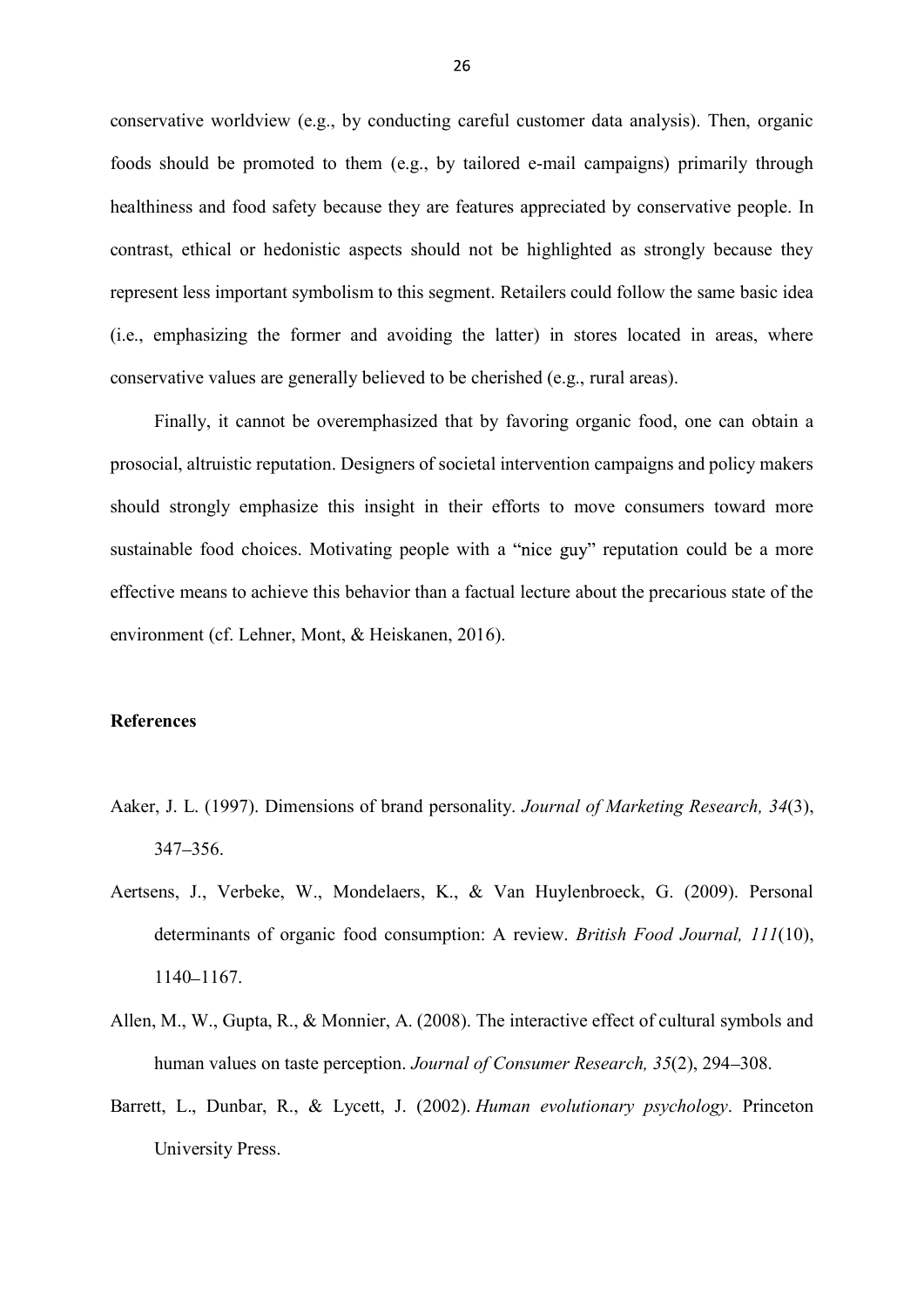- Belk, R. W., Bahn, K. D., & Mayer, R. N. (1982). Developmental Recognition of Consumption Symbolism. *Journal of Consumer Research*, 9(1), 4–17.
- Bellezza, S., Gino, F., & Keinan, A. (2013). The red sneakers effect: Inferring status and competence from signals of nonconformity. *Journal of Consumer Research*, *41*(1), 35 54.
- Best, H., & Mayerl, J. (2013). Values, beliefs, attitudes: An empirical study on the structure of environmental concern and recycling participation. *Social Science Quarterly, 94*(3), 691 714.
- Bliege Bird, R., & Smith, E. A. (2005). Signaling theory, strategic interaction, and symbolic capital. *Current Anthropology, 46*(2), 221 248.
- Brick, C., Sherman, D. K., & Kim, H. S. (2017). "Green to be seen" and "brown to keep down": Visibility moderates the effect of identity on pro-environmental behavior. *Journal of Environmental Psychology, 51, 226–238.*
- Caracciolo, F., Cicia, G., Del Giudice, T., Cembalo, L., Krystallis, A., & Grunert, K. G. (2016). Human values and preferences for cleaner livestock production. *Journal of Cleaner Production, 112(1), 121-130.*
- Carlo, G., Christ, C., Laible, D., & Gulseven, Z. (2016). An evolving and developing field of study: Prosocial morality from a biological, cultural, and developmental perspective. In T. K. Shackelford, & R. D. Hansen (Eds.), *The Evolution of Morality* (pp.53–76). Springer International Publishing.
- Cervellon, M-C., & Shammas, L. (2013). The value of sustainable luxury in mature markets: A customer-based approach. *Journal of Corporate Citizenship*, 52, 90–101.
- Clavien, C., & Klein, R. A. (2010). Eager for fairness or for revenge? Psychological altruism in economics. *Economics & Philosophy*, 26(3), 267–290.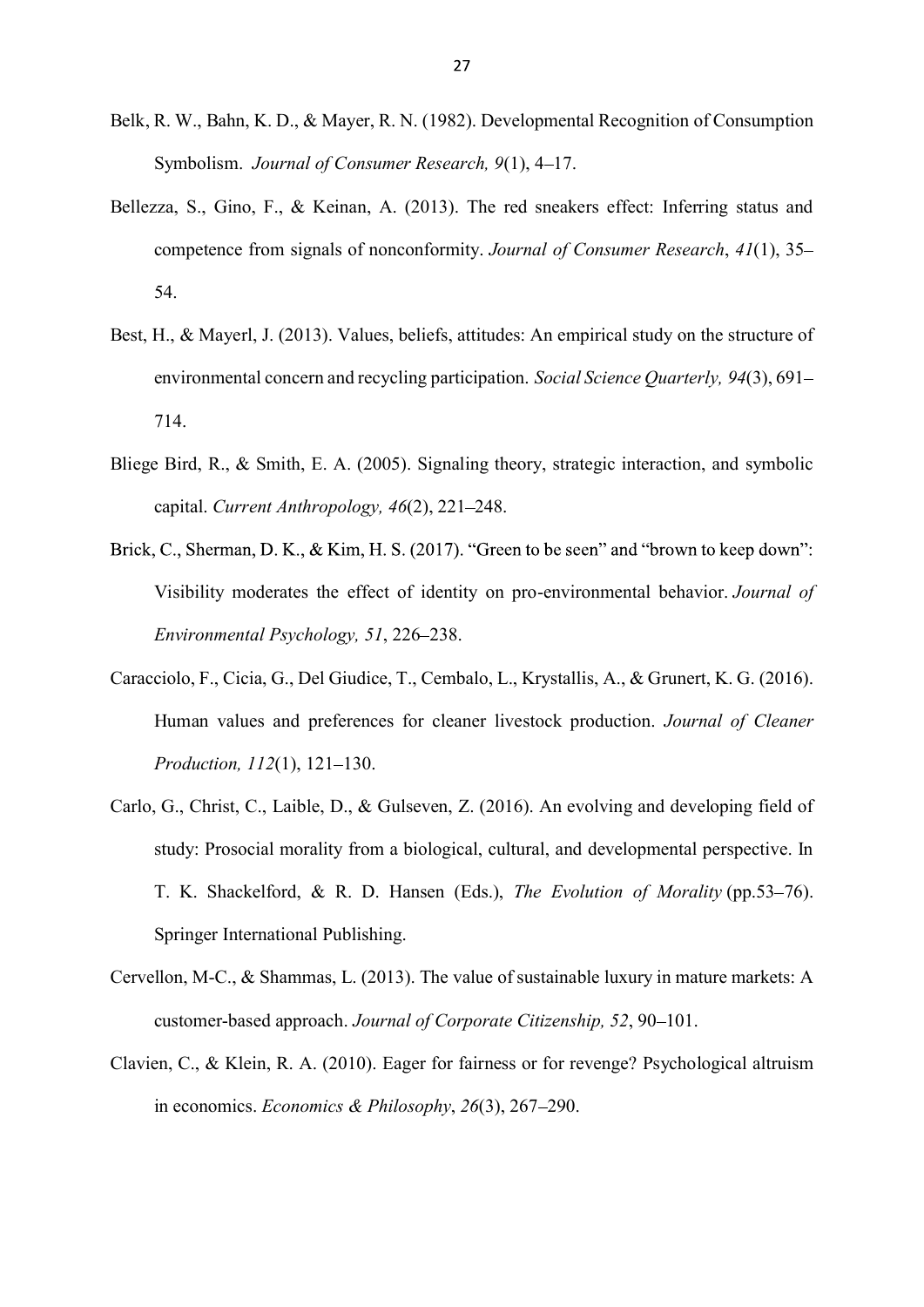- Coppola, A., Verneau, F., Caracciolo, F., & Panico, T. (2017). Personal values and pro-social behaviour: The role of socio-economic context in fair trade consumption. *British Food Journal,* 119(9), 1969-1982.
- Costa, S., Zepeda, L., & Sirieix, L. (2014). Exploring the social value of organic food: A qualitative study in France. *International Journal of Consumer Studies, 38*(3), 228 237.
- Dawes, R. M., & Thaler, R. H. (1988). Anomalies: cooperation. *Journal of Economic Perspectives*, 2(3), 187–197.
- Delgado, M. S., Harriger, J. L., & Khanna, N. (2015). The value of environmental status signaling. *Ecological Economics*,  $111(1)$ , 1–11.
- Dreezens, E., Martijn, C., Tenbült, P., Kok, G., & De Vries, N. K. (2005). Food and values: an examination of values underlying attitudes toward genetically modified-and organically grown food products. *Appetite*, 44(1), 115–122.
- Elliot, R. (2013). The taste for green: The possibilities and dynamics of status differentiation *through "green" consumption. Poetics,*  $41(3)$ *,*  $294-322$ *.*
- Ellison, B., Duff, B. R., Wang, Z., & White, T. B. (2016). Putting the organic label in context: Examining the interactions between the organic label, product type, and retail outlet. *Food Quality and Preference*, 49, 140-150.
- Eskine, K. J. (2013). Wholesome foods and wholesome morals? Organic foods reduce prosocial behavior and harshen moral judgments. *Social Psychological and Personality Science*,  $4(2)$ ,  $251-254$ .
- Fennis, B. S., & Pruyn, A. T. H. (2007). You are what you wear: Brand personality influences on consumer impression formation. *Journal of Business Research, 60*(6), 634-639.
- Griskevicius, V., Tybur, J. M., & Van den Bergh, B. (2010). Going green to be seen: Status, reputation, and conspicuous conservation. *Journal of Personality and Social Psychology, 98*(3), 392–404.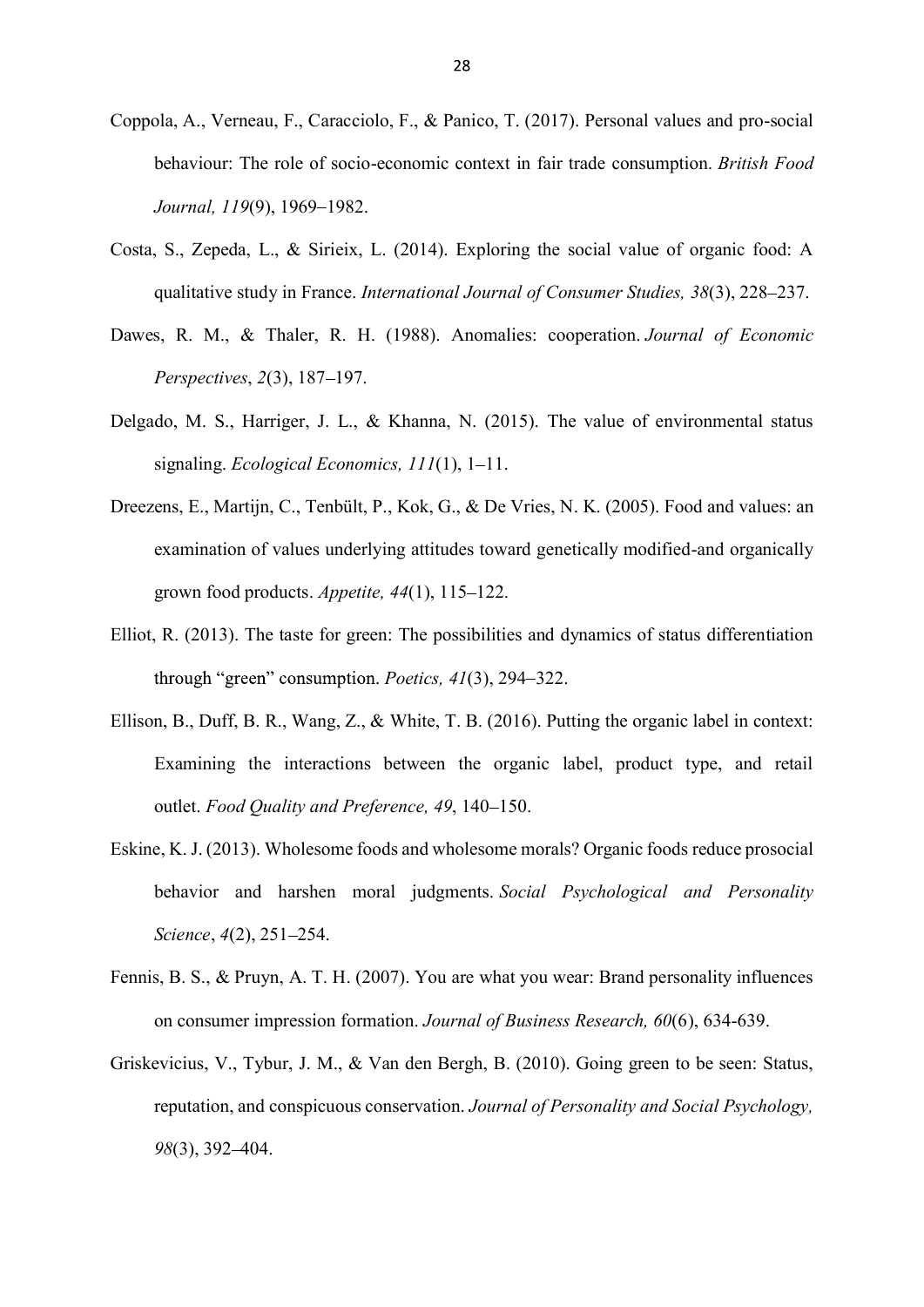- Han, Y. J., Nunes, J. C., & Dreze, X. (2010). Signaling status with luxury goods: The role of brand prominence. *Journal of Marketing*, 74(4), 15–30.
- Hemmerling, S., Hamm, U., & Spiller, A. (2015). Consumption behaviour regarding organic food from a marketing perspective—a literature review. *Organic Agriculture*, 5(4), 277-313.
- Holt, D. B. (1998). Does cultural capital structure American consumption? *Journal of Consumer Research, 25(1), 1–25.*
- Honkanen, P., Verplanken, B., & Olsen, S. O. (2006). Ethical values and motives driving organic food choice. *Journal of Consumer Behaviour, 5*(5), 420 430.
- Hughner, R. S., McDonagh, P., Prothero, A., Shultz, C. J., & Stanton, J. (2007). Who are organic food consumers? A compilation and review of why people purchase organic food. *Journal of Consumer Behaviour, 6(2-3)*, 94-110.
- Janiszewski, C., & Wyer, R. S. (2014). Content and process priming: A review. *Journal of Consumer Psychology, 24(1), 96–118.*
- Kaad-Hansen, L. (2017, December 7). The world leading organic nation. *Organic Denmark*, Retrieved from http://organicdenmark.com/organics-in-denmark/facts-and-figures
- Kafashan, S., Sparks, A., Griskevicius, V., & Barclay, P. (2014). Prosocial behavior and social status. In J. T. Cheng, J. L. Tracy, & C. Anderson (Eds.), *The psychology of social status* (pp. 139–158). Springer, New York, NY.
- Karmarkar, U. R., & Bollinger, B. (2015). BYOB: How bringing your own shopping bags leads to treating yourself and the environment. *Journal of Marketing*, 79(4), 1–15.
- Karp, D. G. (1996). Values and their effect on pro-environmental behavior. *Environment and Behavior*, 28(1), 111-133.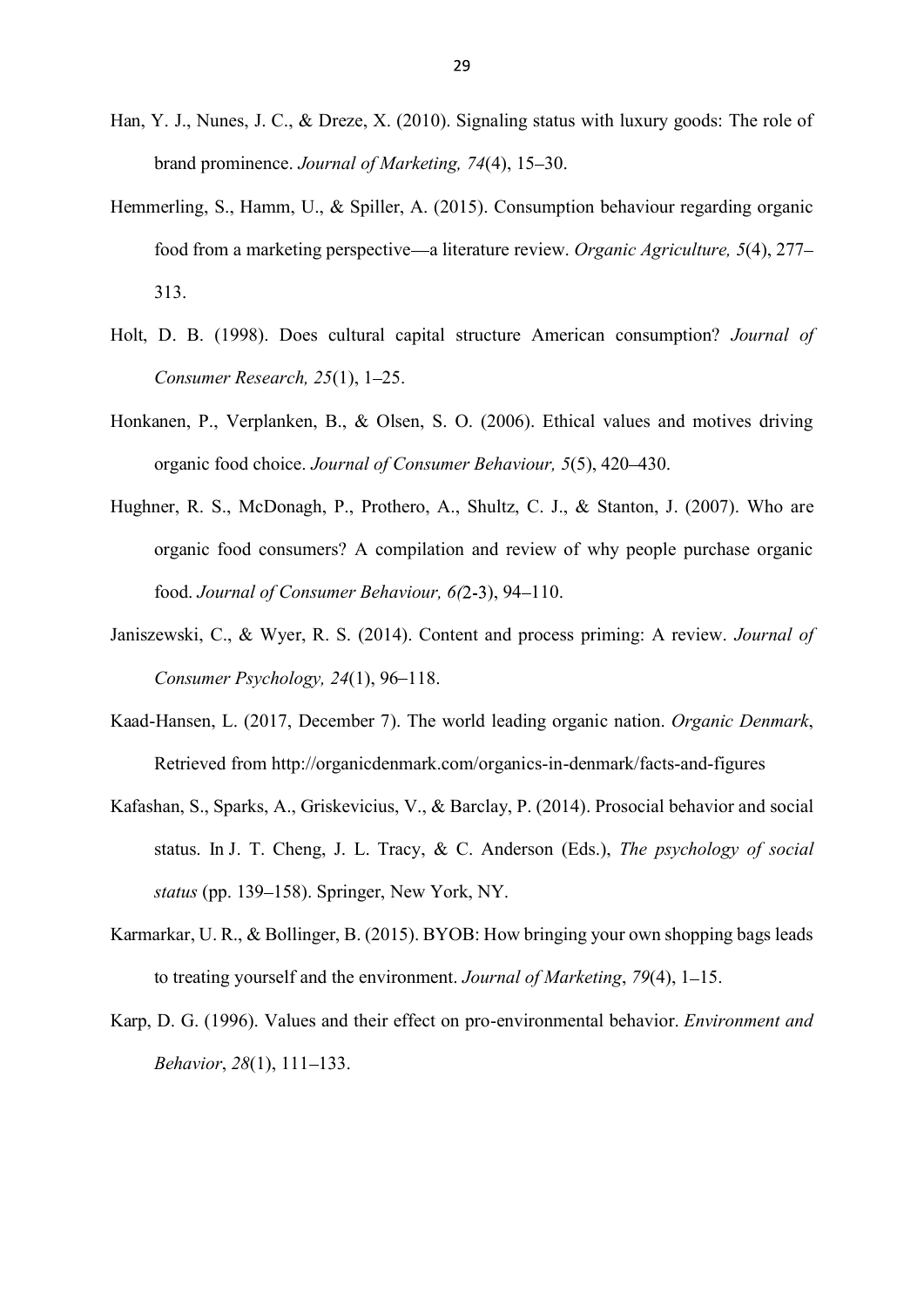- Krystallis, A., Grunert, K. G., de Barcellos, M. D., Perrea, T., & Verbeke, W. (2012). Consumer attitudes towards sustainability aspects of food production: Insights from three continents. *Journal of Marketing Management*, 28(3–4), 334–372.
- Köster, E. P. (2009). Diversity in the determinants of food choice: A psychological perspective. *Food Quality and Preference, 20(2), 70–82.*
- Lehner, M., Mont, O., & Heiskanen, E.  $(2016)$ . Nudging-A promising tool for sustainable consumption behaviour?. *Journal of Cleaner Production, 134*(15), 166-177.
- Lindeman, M., & Verkasalo, M. (2005). Measuring values with the Short Schwartz's Value Survey. *Journal of Personality Assessment, 85(2)*, 170–178.
- Liu, F., Li, J., Mizerski, D., & Soh, H. (2012). Self-congruity, brand attitude, and brand loyalty: A study on luxury brands, *European Journal of Marketing*, 46(7–8), 922–937.
- Marian, L., Chrysochou, P., Krystallis, A., & Thøgersen, J. (2014). The role of price as a product attribute in the organic food context: An exploration based on actual purchase data. *Food Ouality and Preference*, 37, 52–60.
- Maynard, M. (2007, July 4). Say "hybrid" and many people will hear "Prius". The New York *Times*, Retrieved from http://www.nytimes.com/2007/07/04/business/04hybrid.html
- Mazar, N., & Zhong, C-B. (2010). Do green products make us better people? *Psychological Science, 21*(4), 494–498.
- Memery, J., Angell, R., Megicks, P., & Lindgreen, A. (2015). Unpicking motives to purchase locally-produced food: Analysis of direct and moderation effects. *European Journal of Marketing.* 48(7-8), 1207-1233.
- Naderi, I., & Strutton, D. (2015). I support sustainability but only when doing so reflects fabulously on me: Can green narcissists be cultivated? *Journal of Macromarketing, 35*(1),  $70 - 83$ .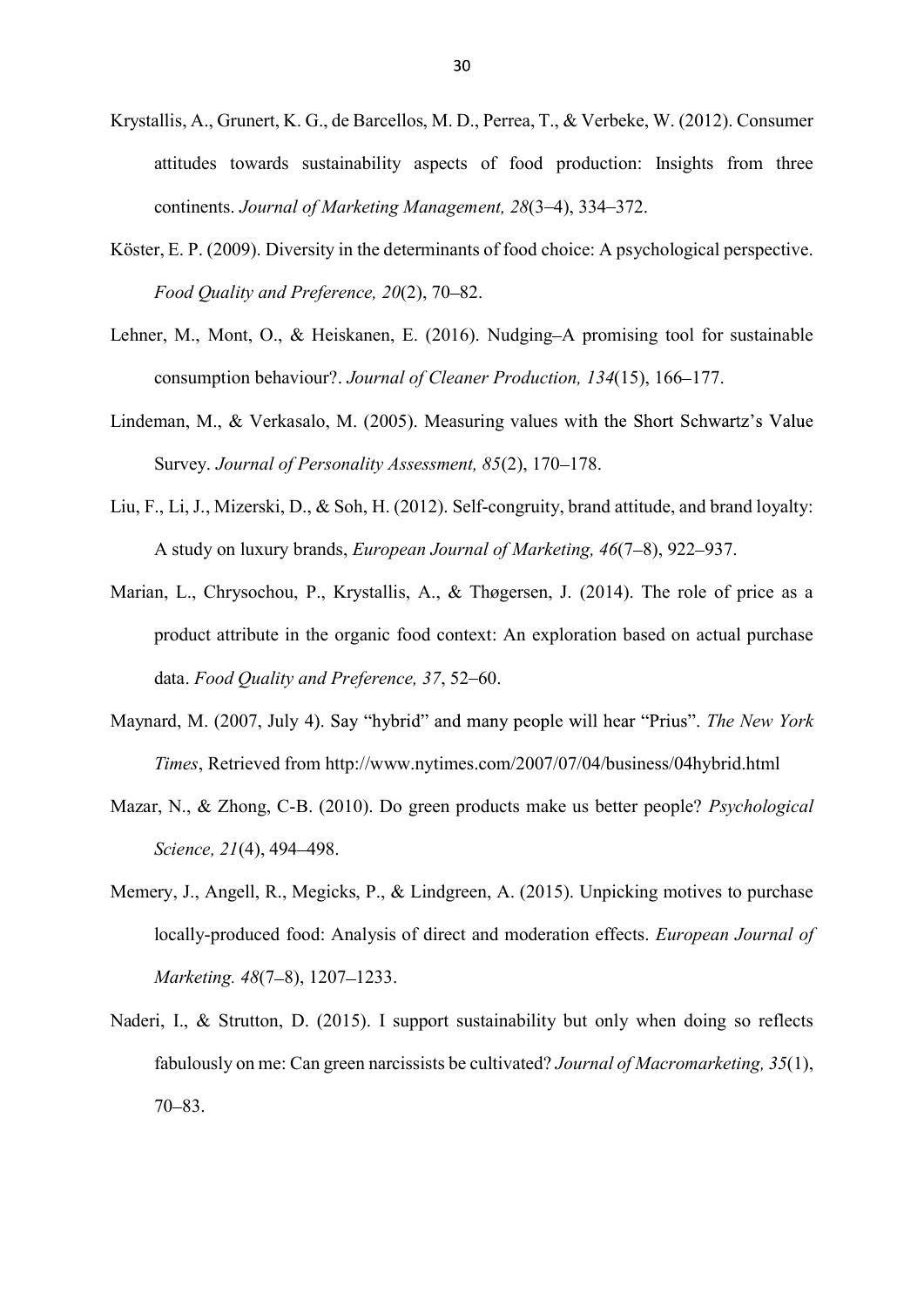- Nelissen, R. M. A., & Meijers, M. H. C. (2011). Social benefits of luxury brands as costly signals of wealth and status. *Evolution and Human Behavior*, 32(5), 343–355.
- Parker, B. T. (2009). A comparison of brand personality and brand-user imagery congruence. *Journal of Consumer Marketing, 26(3), 175–184.*
- Pfattheicher, S., & Keller, J. (2015). The watching eyes phenomenon: The role of a sense of *European Journal of Social Psychology*, *45*(5), 560 - 566.
- Plassmann, H., Ramsøy, T. Z., & Milosavljevic, M. (2012). Branding the brain: A critical review and outlook. *Journal of Consumer Psychology*, 22(1), 18–36.
- Preacher, K. J., & Hayes, A. F. (2008). Asymptotic and resampling strategies for assessing and comparing indirect effects in multiple mediator models. *Behavior Research Methods, 40(3), 879-891.*
- Puska, P., Kurki, S., Lähdesmäki, M., Siltaoja, M., & Luomala, H. (2016). Male-male status signaling through favoring organic foods: Is the signaler perceived and treated as a friend or a foe? *Psychology & Marketing.* 28(8), 843-855.
- Puska, P., Kurki, S., Lähdesmäki, M., Siltaoja, M., & Luomala, H. (2018). Sweet taste of prosocial status signaling: When eating organic foods makes you happy and hopeful. *Appetite*,  $121(1)$ , 348–359.
- Rana, J., & Paul, J. (2017). Consumer behavior and purchase intention for organic food: A review and research agenda. *Journal of Retailing and Consumer Services, 38*(1), 157 165.
- Reynolds, K. J., Turner, J. C., & Haslam, S. A. (2000). When are we better than them and they worse than us? A closer look at social discrimination in positive and negative domains. *Journal of Personality and Social Psychology, 78*(1), 64.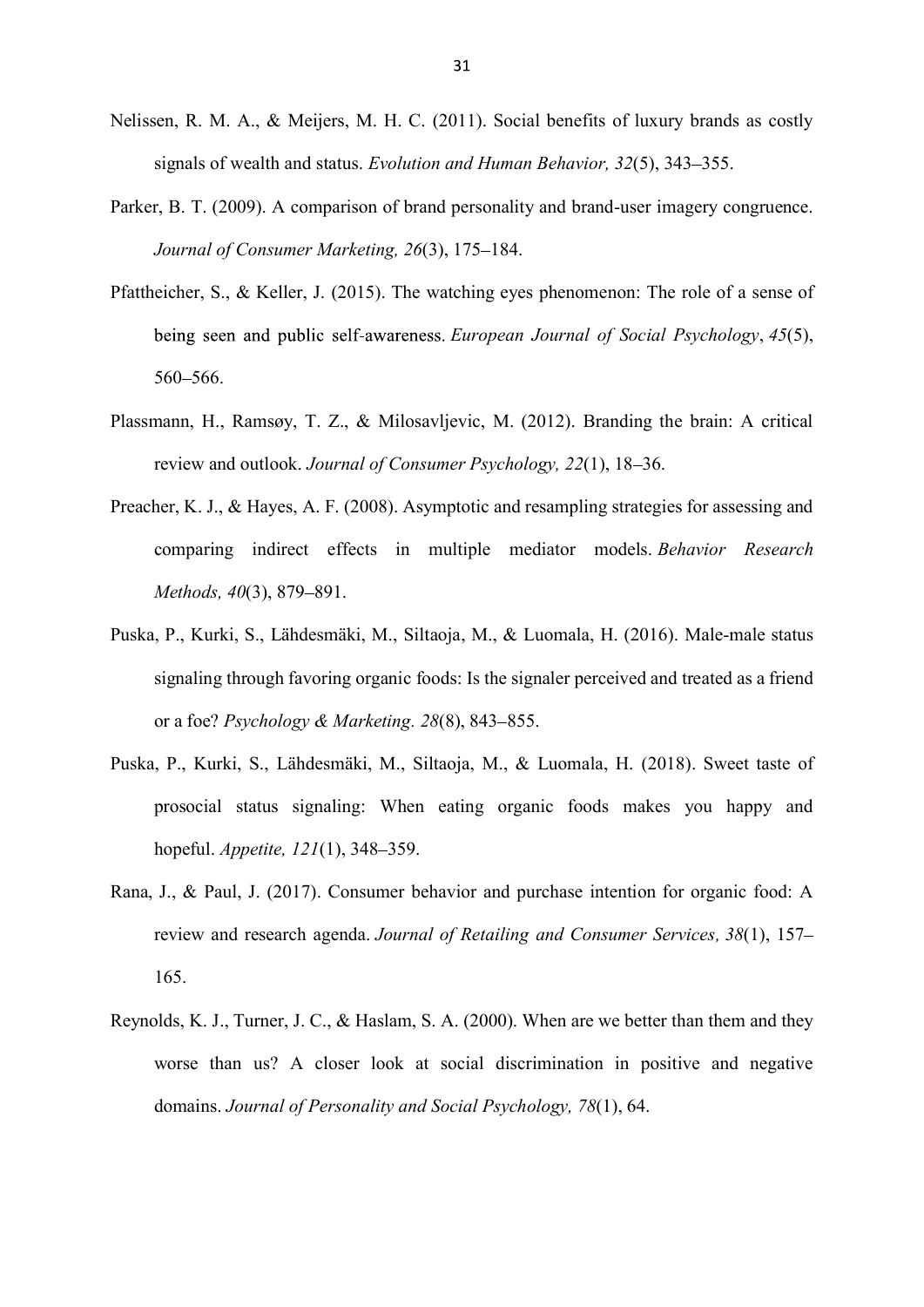- Scalco, A., Noventa, S., Sartori, R., & Ceschi, A. (2017). Predicting organic food consumption: A meta-analytic structural equation model based on the theory of planned behavior. *Appetite*, 112(1), 235–248.
- Schifferstein, H. N., & Ophuis, P. A. O. (1998). Health-related determinants of organic food consumption in the Netherlands. *Food Quality and Preference*, 9(3), 119–133.
- Schleenbecker, R., & Hamm, U. (2013). Consumers' perception of organic product characteristics. A review. *Appetite*, 71(1), 420–429.
- Schwartz, S. H. (1992). Universals in the content and structure of values: Theoretical advances and empirical tests in 20 countries. *Advances in Experimental Social Psychology, 25*, 1 65.
- Schwartz, S. H. (1994). Are there universal aspects in the structure and contents of human values?. *Journal of Social Issues, 50*(4), 19 45.
- Schwartz, S. H. (2006). A theory of cultural value orientations: Explication and applications. *Comparative Sociology, 5(2), 137–182.*
- Schwartz, S. H. (2010). Basic values: How they motivate and inhibit prosocial behavior. *Prosocial Motives, Emotions, and Behavior: The Better Angels of our Nature, 14*, 221 241.
- Schwartz, S. H. (2012). An overview of the Schwartz theory of basic values. *Online readings in Psychology and Culture, 2*(1), 11.
- Schwartz, S. H., & Boehnke, K. (2004). Evaluating the structure of human values with confirmatory factor analysis. *Journal of Research in Personality, 38*(3), 230 255.
- Sirgy, M. J. (1982). Self-concept in consumer behavior: A critical review. *Journal of Consumer Research, 9(3), 287–300.*
- Soler, M. (2012). Costly signaling, ritual and cooperation: Evidence from Candomblé, an Afro Brazilian religion. *Evolution and Human Behavior*, 33(4), 346–356.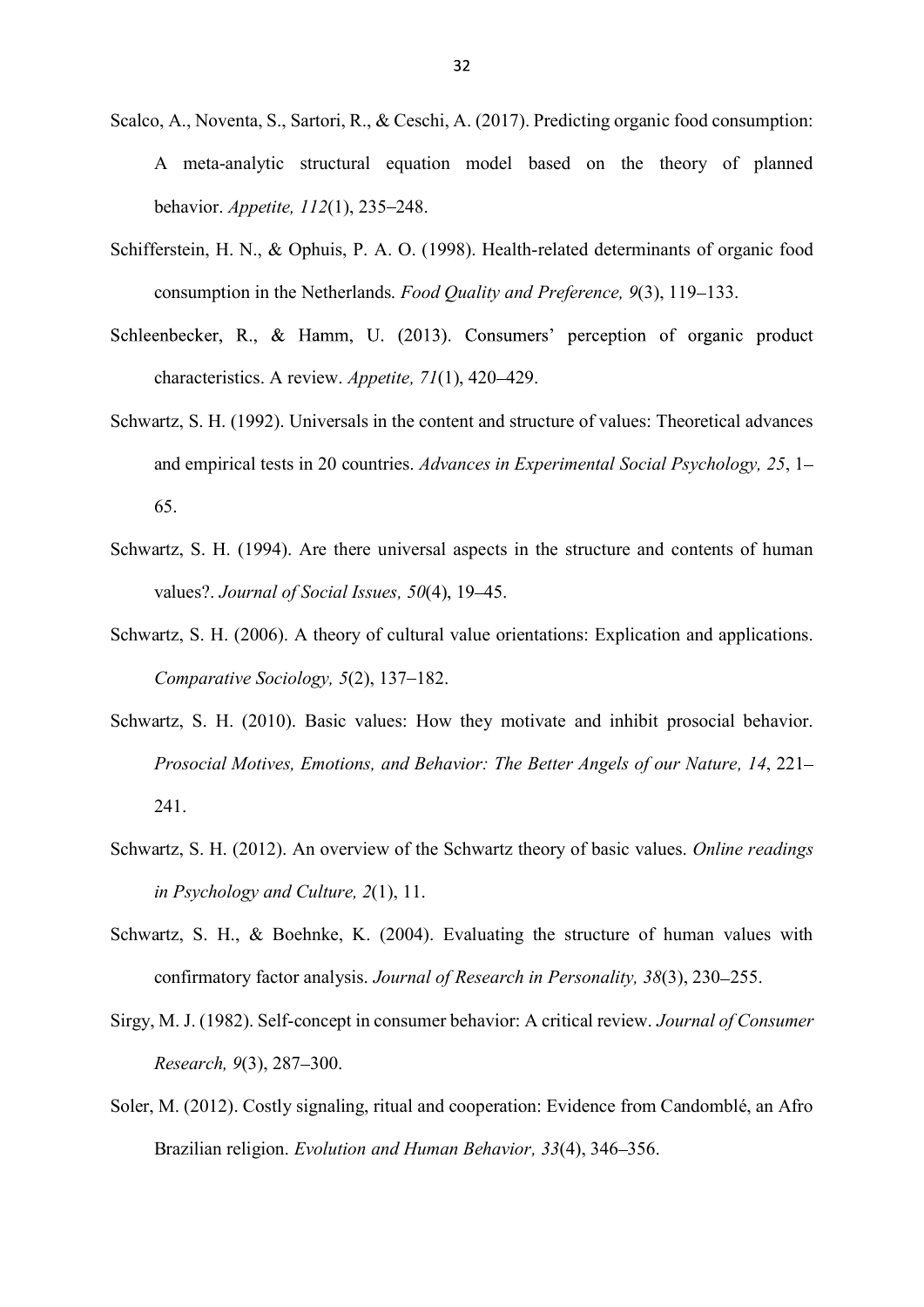- Sortheix, F. M., & Lönnqvist, J. E. (2014). Personal value priorities and life satisfaction in Europe: The moderating role of socioeconomic development. Journal of Cross-Cultural Psychology,  $45(2)$ , 282–299.
- Steg, L. (2015). Environmental psychology and sustainable consumption. In L. A. Reisch, & J. Thøgersen (Eds.), *Handbook of research on sustainable consumption* (pp.70–83). Cheltenham, UK: Edward Elgar Publishing.
- Thøgersen, J. (2011). Green shopping: for selfish reasons or the common good?. *American Behavioral Scientist, 55(8), 1052-1076.*
- Thøgersen, J., Jorgensen, A-K., & Sandager, S. (2012). Consumer decision making regarding a "green" everyday product. Psychology & Marketing, 29(4), 187–197.
- Thøgersen, J., Zhou, Y., & Huang, G. (2016). How stable is the value basis for organic food consumption in China?. *Journal of Cleaner Production, 134*(15), 214–224.
- Thøgersen, J., & Ölander, F. (2006). To what degree are environmentally beneficial choices reflective of a general conservation stance?. *Environment and Behavior*, 38(4), 550–569.
- Van der Wal, A. J., Van Horen, F., & Grinstein, A. (2016). The paradox of 'green to be seen': Green high-status shoppers excessively use (branded) shopping bags. *International Journal of Research in Marketing,* 33(1), 216-219.
- Van Doorn, J., & Verhoef, P. C. (2011). Willingness to pay for organic products: Differences between virtue and vice foods. *International Journal of Research in Marketing, 28*(3),  $167 - 180.$
- Van Vugt, M., & Van Lange, P. A. (2006). The altruism puzzle: Psychological adaptations for prosocial behavior. *Evolution and social psychology*. In M. Schaller, D. T. Kenrick, & J. A. Simpson (Eds.), *Evolution and Social Psychology. Frontiers of Social Psychology* (pp.237 262). Psychology Press Ltd, United Kingdom.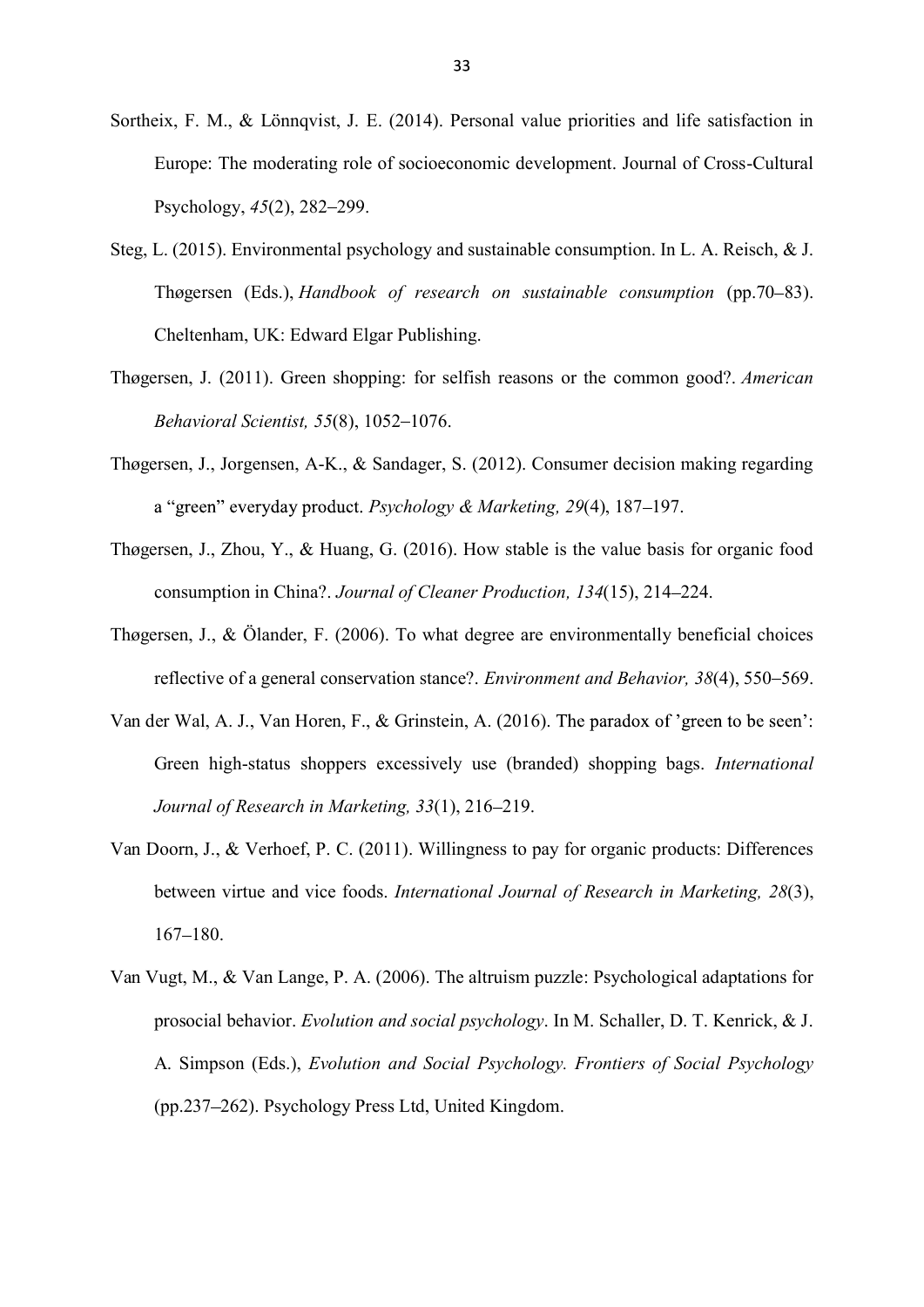- Worsley, A., & Lea, E. (2008). Consumer concerns about food and health: Examination of general and specific relationships with personal values and demographics. *British Food Journal,* 110(11), 1106-1118.
- Wright, S. A., Dinsmore, J. B., & Kellaris, J. J. (2013). How group loyalties shape ethical judgment and punishment preferences. *Psychology & Marketing*, 30(3), 203-210.
- Zepeda, L., & Deal, D. (2009). Organic and local food consumer behaviour: Alphabet theory. International Journal of Consumer Studies,  $33(6)$ , 697–705.

Insert appendix about here.

|                |                                                            | Ketchup         | <b>Butter</b>        |                 |  |  |
|----------------|------------------------------------------------------------|-----------------|----------------------|-----------------|--|--|
| Impression     | $(n=40 \& n=41)$<br>Organic Conventional                   |                 | $(n=40 \& n=41)$     |                 |  |  |
|                |                                                            |                 | Organic Conventional |                 |  |  |
|                |                                                            | Means $(SD)$ :  | Means $(SD)$ :       |                 |  |  |
| Prosociality   | $5.90(1.29)$ a                                             | $5.55(1.10)$ a  | 5.99 (1.48) a        | $5.54(1.53)$ a  |  |  |
| Excitement     | $5.03(1.51)$ a                                             | $4.63(1.69)$ a  | $5.73(1.52)$ a       | $5.27(1.62)$ a  |  |  |
| Sophistication | $5.35(1.39)$ a                                             | $4.80(1.75)$ a  | $6.00(1.66)$ a       | 5.63 $(1.70)$ a |  |  |
| Ruggedness     | $4.95(1.55)$ a                                             | $4.88(1.51)$ a  | $5.68(1.46)$ a       | $5.54(1.72)$ a  |  |  |
| Competence     | $5.65(1.67)$ a.                                            | $5.59(1.15)$ a  | $5.73(1.55)$ a       | $5.63(1.58)$ a  |  |  |
| Sincerity      | $5.93(1.60)$ a                                             | $6.10(1.33)$ a  | $6.25(1.61)$ a       | $6.23(1.62)$ a  |  |  |
|                |                                                            | Yogurt          | Bacon                |                 |  |  |
| Impression     | $(n=44 \& n=43)$<br>Organic Conventional<br>Means $(SD)$ : |                 | $(n=44 \& n=43)$     |                 |  |  |
|                |                                                            |                 | Organic Conventional |                 |  |  |
|                |                                                            |                 | Means $(SD)$ :       |                 |  |  |
| Prosociality   | 5.55(1.40) b                                               | $4.88(1.20)$ a  | $5.73(1.16)$ b       | $4.73(1.29)$ a  |  |  |
| Excitement     | $4.80(1.86)$ b                                             | $4.00(1.66)$ a  | $5.30(1.50)$ a       | $5.09(1.59)$ a  |  |  |
| Sophistication | $5.07(1.56)$ b                                             | $4.28(1.56)$ a  | 5.68(1.24) b         | $4.44(1.46)$ a  |  |  |
| Ruggedness     | $5.02(1.52)$ b                                             | $4.28(1.60)$ a  | $5.36(1.38)$ a       | $5.09(1.40)$ a  |  |  |
| Competence     | 5.45 (1.56) a                                              | 4.93 $(1.53)$ a | $5.61(1.40)$ a       | $5.26(1.21)$ a  |  |  |
| Sincerity      | 5.66 (1.57) a                                              | $5.14(1.47)$ a  | 5.93(1.44) b         | $5.28(1.50)$ a  |  |  |

**Table 1**. Impressions of favoring organic vs. conventional food products.

Notes: Means with different superscript letters (a,b) differ significantly at p<.05; Scale 1-9: 1=completely

disagree, 9=completely agree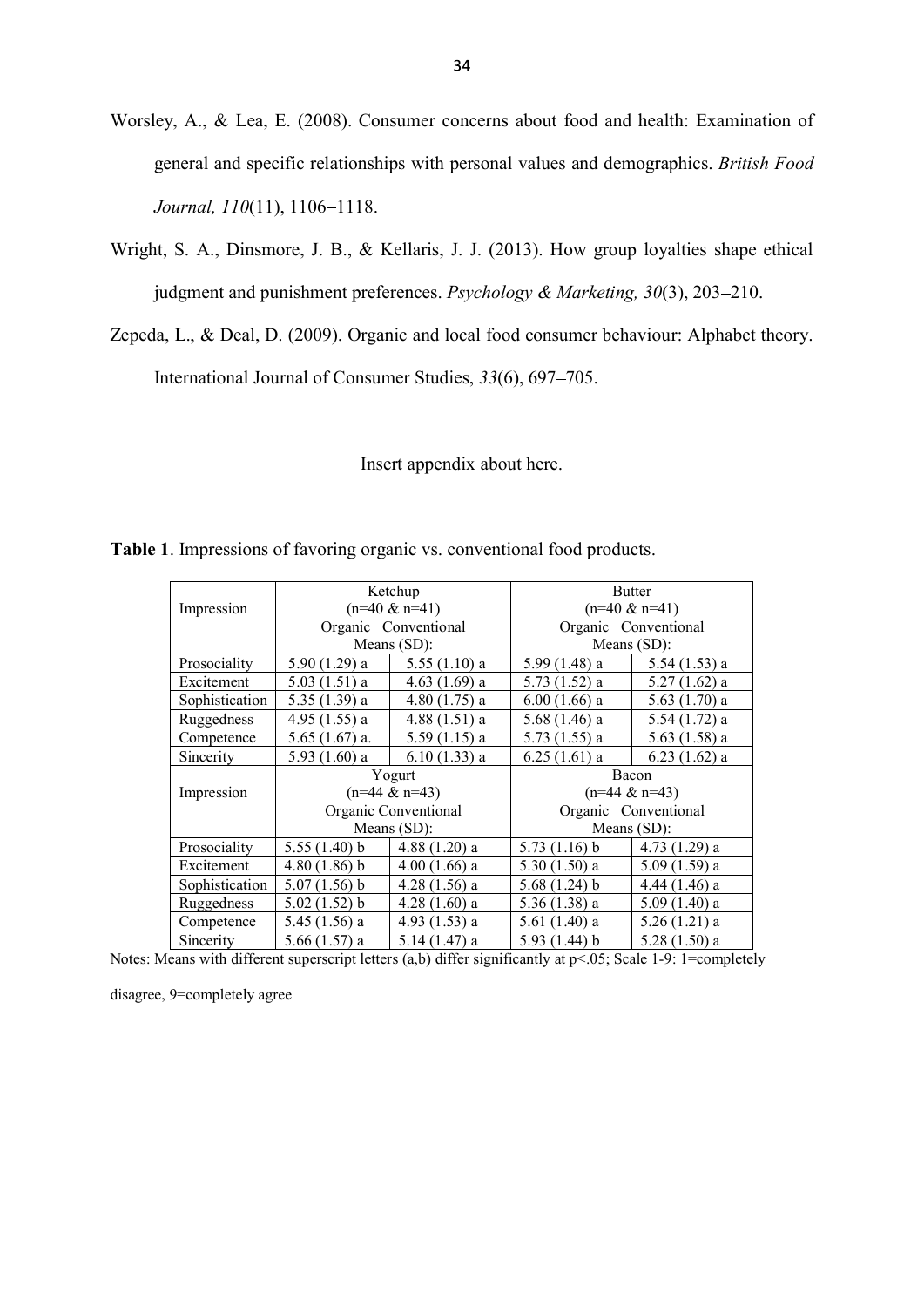|                    | Power                    | Achie-<br>vement | Univer-<br>salism | Benev-<br>olence | Stimu-<br>lation | Self-<br>direction           | Hedo-<br>nism            | Securi-<br>tv  | Confor-<br>mity | Tradi-<br>tion           |
|--------------------|--------------------------|------------------|-------------------|------------------|------------------|------------------------------|--------------------------|----------------|-----------------|--------------------------|
| Power              | $\overline{\phantom{a}}$ | $0.554*$         | $-0.086$          | $-0.229*$        | 0.091            | $-0.149$                     | $-0.086$                 | $-0.272*$      | $-0.158$        | $-0.016$                 |
| Achie-<br>vement   | $0.554*$                 | $\blacksquare$   | 0.098             | 0.096            | 0.169            | 0.187                        | $0.353*$                 | 0.052          | 0.032           | 0.116                    |
| Univer-<br>salism  | $-0.086$                 | 0.098            | $\sim$            | $0.637*$         | 0.140            | $0.425*$                     | 0.095                    | $0.378*$       | 0.171           | $0.271*$                 |
| Benev-<br>olence   | $-0.229*$                | 0.096            | $0.637*$          | $\sim$           | $0.281*$         | $0.524*$                     | $0.376*$                 | $0.691*$       | $0.496*$        | $0.381*$                 |
| Stimu-<br>lation   | 0.091                    | 0.169            | 0.140             | $0.281*$         |                  | $0.392*$                     | $0.477*$                 | 0.197          | 0.154           | $0.332*$                 |
| Self-<br>direction | $-0.149$                 | 0.187            | $0.425*$          | $0.524*$         | $0.392*$         | $\qquad \qquad \blacksquare$ | $0.290*$                 | $0.353*$       | 0.112           | 0.131                    |
| Hedo-<br>nism      | $-0.086$                 | $0.353*$         | 0.095             | $0.376*$         | $0.477*$         | $0.290*$                     | $\overline{\phantom{a}}$ | $0.317*$       | $0.325*$        | 0.184                    |
| Security           | $-0.272*$                | 0.052            | $0.378*$          | $0.691*$         | 0.197            | $0.353*$                     | $0.317*$                 | $\blacksquare$ | $0.615*$        | $0.438*$                 |
| Confor-<br>mity    | $-0.158$                 | 0.032            | 0.171             | $0.496*$         | 0.154            | 0.112                        | $0.325*$                 | $0.615*$       | $\sim$          | $0.630*$                 |
| Tradition          | $-0.016$                 | 0.116            | $0.271*$          | $0.381*$         | $0.332*$         | 0.131                        | 0.184                    | $0.438*$       | $0.630*$        | $\overline{\phantom{a}}$ |

Table 2. Correlations between Schwartz's main values.

Note: Correlations of  $(-)0.229$  or higher are significant at p<.0.5, 0.290 or higher at p<.0.1

**Table 3.** Correlations between value classes and (1) organic food attitude and (2) organic consumer impressions.

|                       | Status value | Ethicality value | Progressive value | Conservatism value |
|-----------------------|--------------|------------------|-------------------|--------------------|
| Organic food attitude | $-0.114$     | $0.200*$         | $-0.001$          | $0.181*$           |
|                       |              |                  |                   |                    |
| Prosociality          | 0.121        | $0.270**$        | $0.229*$          | $0.268**$          |
| Sincerity             | 0.123        | $0.307$ ***      | $0.201*$          | $0.243$ **         |
| Competence            | 0.101        | $0.219**$        | $0.201*$          | $0.265$ **         |
| Sophistication        | 0.107        | 0.153            | 0.178             | $0.282$ ***        |
| Excitement            | 0.049        | 0.145            | 0.102             | $0.284$ ***        |
| Ruggedness            | 0.069        | 0.168            | 0.104             | 0.176              |

Note: Correlations with  $*$  are significant at p<.10, with  $**$  at p<.05 and with  $***$  at p<.01